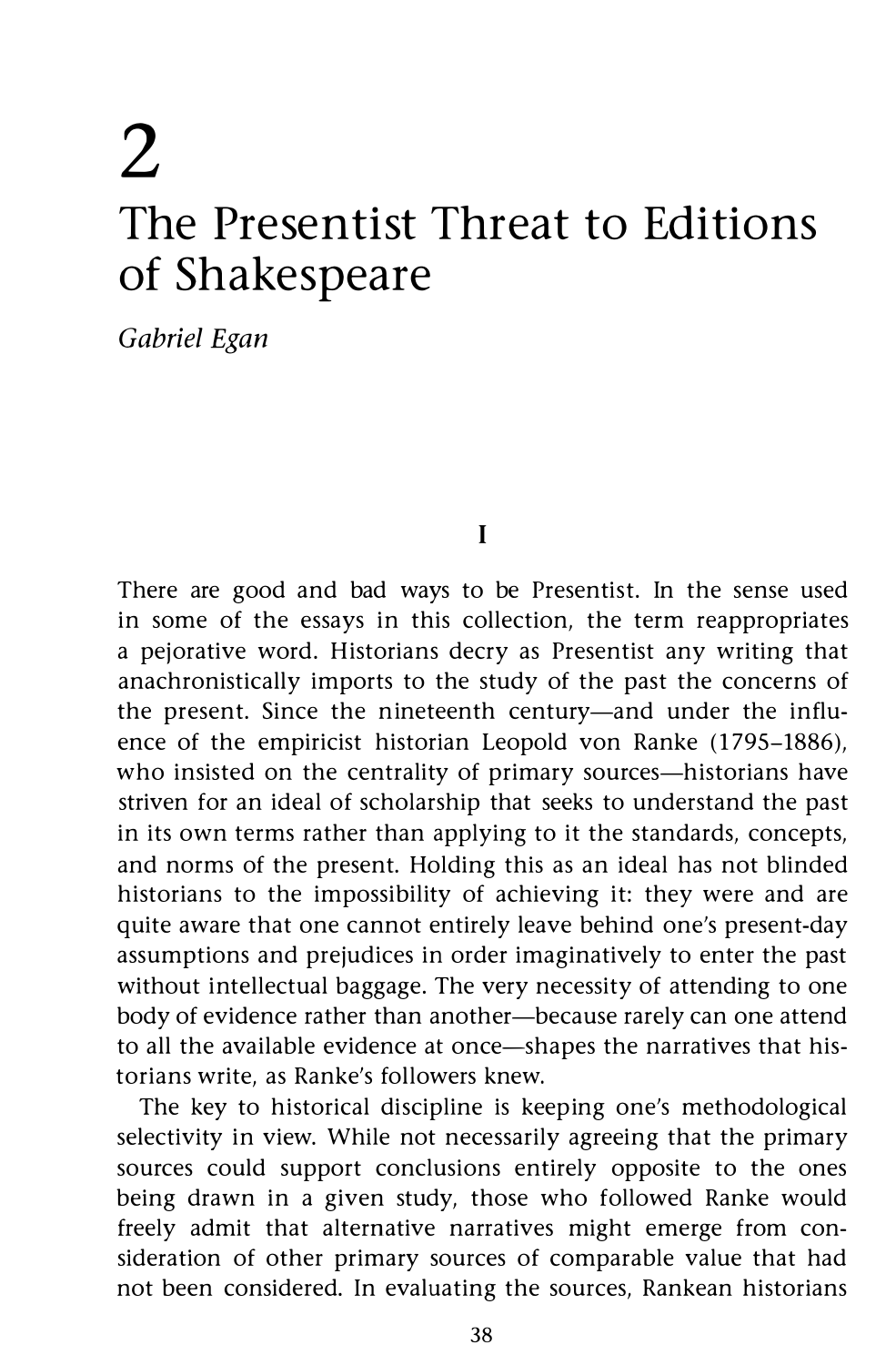attempt to imagine what it was like to live at that point in the past and in ignorance of future events known to the historian. One way of failing to do this is teleology, in which events of the past are read as though they inevitably led to the present that embodies their completion, and/or in which historical perspectives available only with hindsight are imputed to agents within those events. Herbert Butterfield found an example of this in what he called The Whig Interpretation of History (1931), a nineteenth-century view of British constitutional and social development that celebrated its culmination in the Glorious Revolution of 1688.<sup>1</sup> This was Presentism in the bad sense. Presentism as discussed in several essays in this volume, however, redefines the term on the principle that the historians' ideal of objectivity is at best a self-delusion. According to this new definition, we bring to the past so much baggage from the present that objectivity is impossible, and the most honest approach is to be entirely explicit about this and declare that our interpretations are always utterly shaped by present concerns. The unspoken injunction here is to follow the example of politicized gay criticism that in the 1980s and 1990s reappropriated the term "'queer"': we should declare our Presentism rather than pretending that it does not exist.

In the past ten years, Presentism has become a way of doing literary criticism by explicitly evoking the present concerns that motivate a desire to reread old literature (especially Shakespeare) to discover resonances that it could not have had for its first audiences or readers, because these only became possible as a consequence of what happened between then and now. As such, it is a reaction against the dominant mode of historicist analysis that rose to prominence after the publication in 1980 of Stephen Greenblatt's Renaissance Self-Fashioning and the New Historicism that it inaugurated.<sup>2</sup> In 1 996, Hugh Grady complained that this historicizing movement had become so dominant that "more 'presentist' approaches-that is, those oriented towards the text's meaning in the present, as opposed to 'historicist' approaches oriented to meanings in the past-are in danger of eclipse."<sup>3</sup> Grady was distinguishing just what a moment in Shakespeare might have meant to early modern readers and playgoers from what that moment might mean to readers and playgoers today. The New Historicism was indebted to Clifford Geertz's literary approach to anthropology, which asked of each activity being studied "What does it mean to these people?"-a question that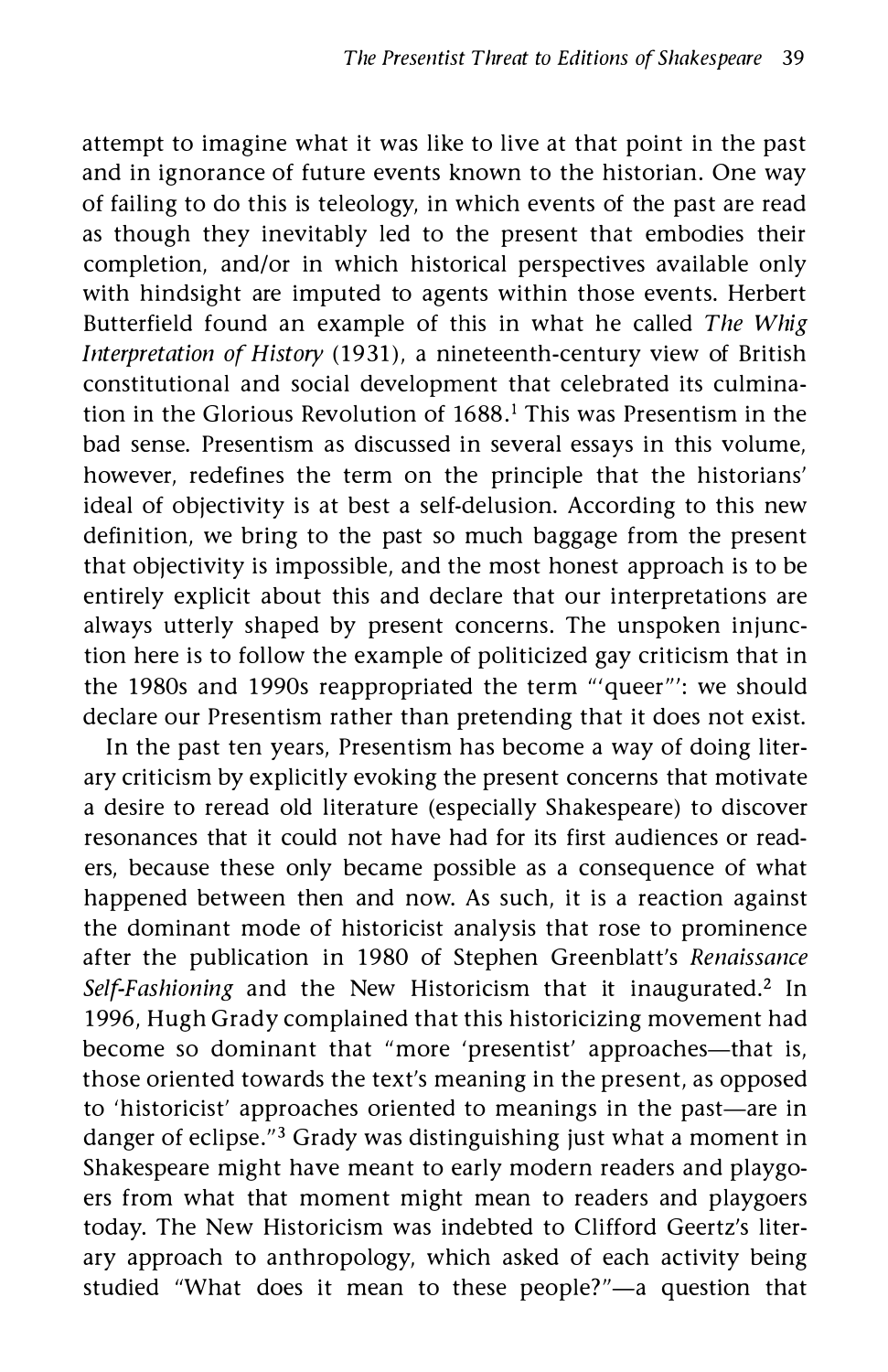Greenblatt projected from the geographical to the temporal domain in order to understand the early moderns.4

Done properly, historicism bridges the gap between past meanings and present ones. To treat past meanings as utterly isolated in their own time mistakes the nature of human communication, since if the chasm were unbridgeable then we could make no sense at all of Shakespeare's works. To give a concrete example, Margreta de Grazia and Peter Stallybrass have pointed out that modernizing Shakespeare's spelling tends to flatten into monovocality words that were equivocal in the original. Fluidity of spelling allowed the word we modernize as hair in Macbeth to attract the forms and senses of "'hair,' 'heir,' 'heire,' 'heere,' and 'here'" and the modern *heir* to trigger "'heir,' 'aire,' 'are,' 'haire,' and 'here.'" Early modern English permitted such multiple associations, while "Modernization requires that this slippage be contained."5 However, were modern readers truly unable to hear *hair* as *heir* as well as *air*, then the problem would be insuperable: even an editorial footnote could not clarify the point, which would be unintelligible. De Grazia and Stallybrass were right that readers can no longer easily enjoy this equivocality on the page, but it is still recoverable with effort. Most importantly, of course, such multiplicities remain readily active in performance, since the homophones heir and air are aurally identical.

One kind of literary theory still posits such unbridgeable gulfs between interpretive communities. As Terry Eagleton wittily put it, "Nobody can seriously disagree with Stanley Fish," not because Fish is right, but because according to his model of communication you either share his discursive world and are able to understand and accept what he is saying, or you do not and your objections "present no more challenge to his case than the cawing of a rook."6 Happily, communication is more interestingly engaged than that. We neither speak past one another as though using different languages nor adopt one another's ideas as self-evident; rather, in conversation we reflect on those differences of opinion that we can grasp, howsoever imperfectly and precariously, and frequently enough we transform ourselves by imaginatively making sense of them. So it is with our attempts to understand the past, and editors of Shakespeare are at the sharp end of the problem of imperfect communication, because their prime objective is to help readers better understand what they are reading.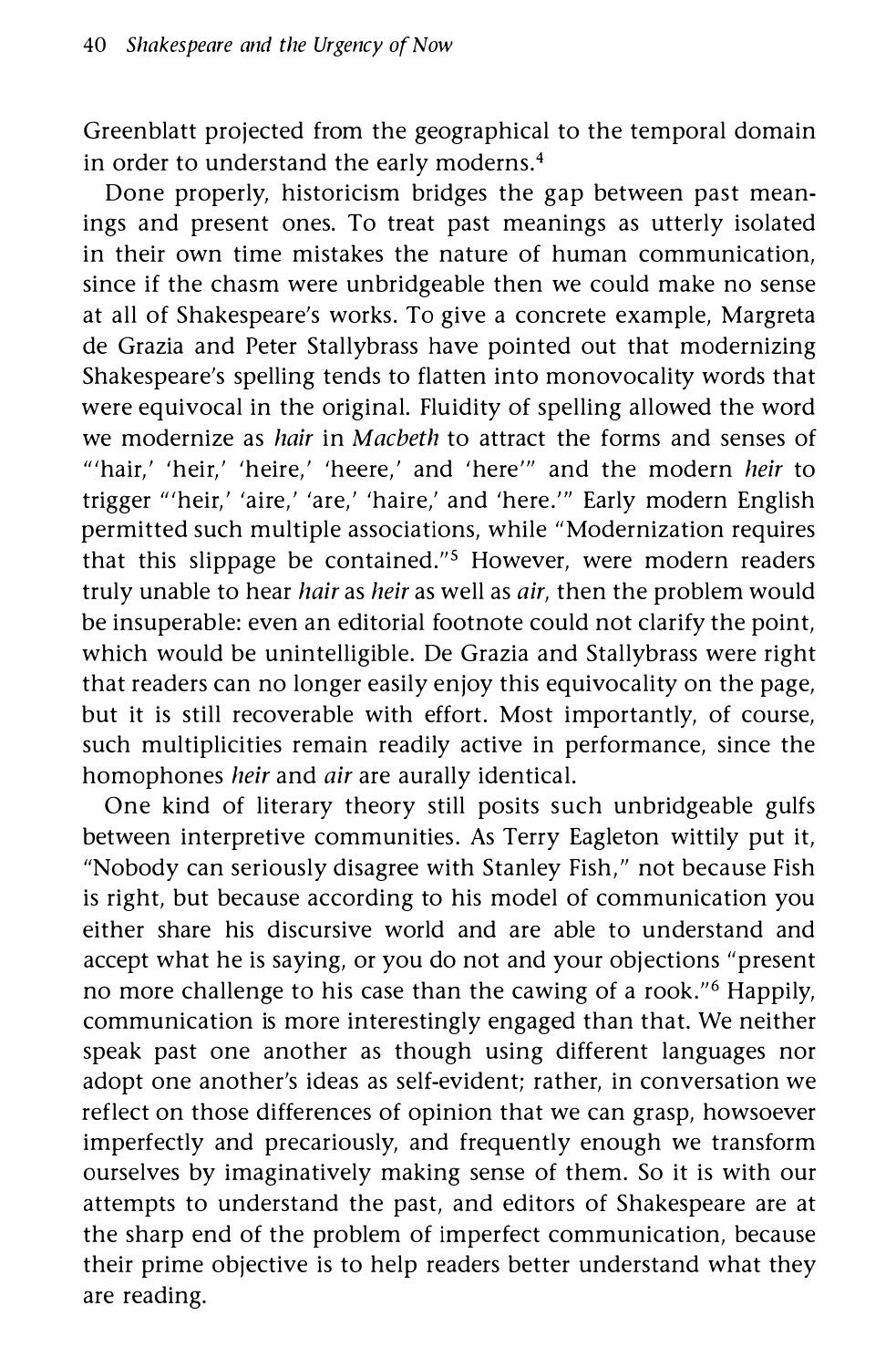Presentism shares with Marxist historicist criticism a rejection of the idea that meaning is something transhistorical and transcultural embedded in writing from the past; and both insist on its being generated at the point of consumption by modern readers. Making an edition of Shakespeare gives a practical illustration of the problems that follow from this rejection. Editors want to make works from 400 years ago accessible to modern readers, so they modernize the spelling, which seems like a Presentist activity: privileging of the needs of today over the conservation of the past's alterity. Yet, they usually also want to render the past accurately in all its puzzling alterity-Why were they so cruel to animals? Did they really think the monarch had two bodies?—and that seems like a historicist activity. Like other historians, editors build a bridge to cross the chasm between the past and the present, having first constructed that very chasm in their narratives. It is hard not to suspect that the chasm is constructed to fit the bridge rather than vice versa. That is, as professionals working on the problem, we specify the extent of the past's difference from the present as precisely the amount of difference that we feel able to overcome in our explications. This regrettable tendency may flourish unchecked in purely critical work, but in editing plays it is countered by the need to produce a legible text. Although the editor has at her disposal the tools of an introduction, explanatory notes, and glossaries to assist in the process, the script itself must be clear enough for the ordinary reader to follow the action and understand the characters' actions and motivations. This requirement of clarity generates special problems for textual criticism's engagement with history, as we shall see.

## 11

The editing of Shakespeare did not became a fully developed scholarly activity until the early twentieth century. The Cambridge-Macmillan complete works of 1863-6 was the first produced by university-employed scholars using an openly expressed bibliographical methodology, arrived at after examining afresh the entire textual situation of Shakespeare.<sup>7</sup> Rather than putting the subject to rest, the entrance of professionals into what had previously been the gentleman-scholar's private domain brought an explosion of new theory and practice in editing early modern drama that soon became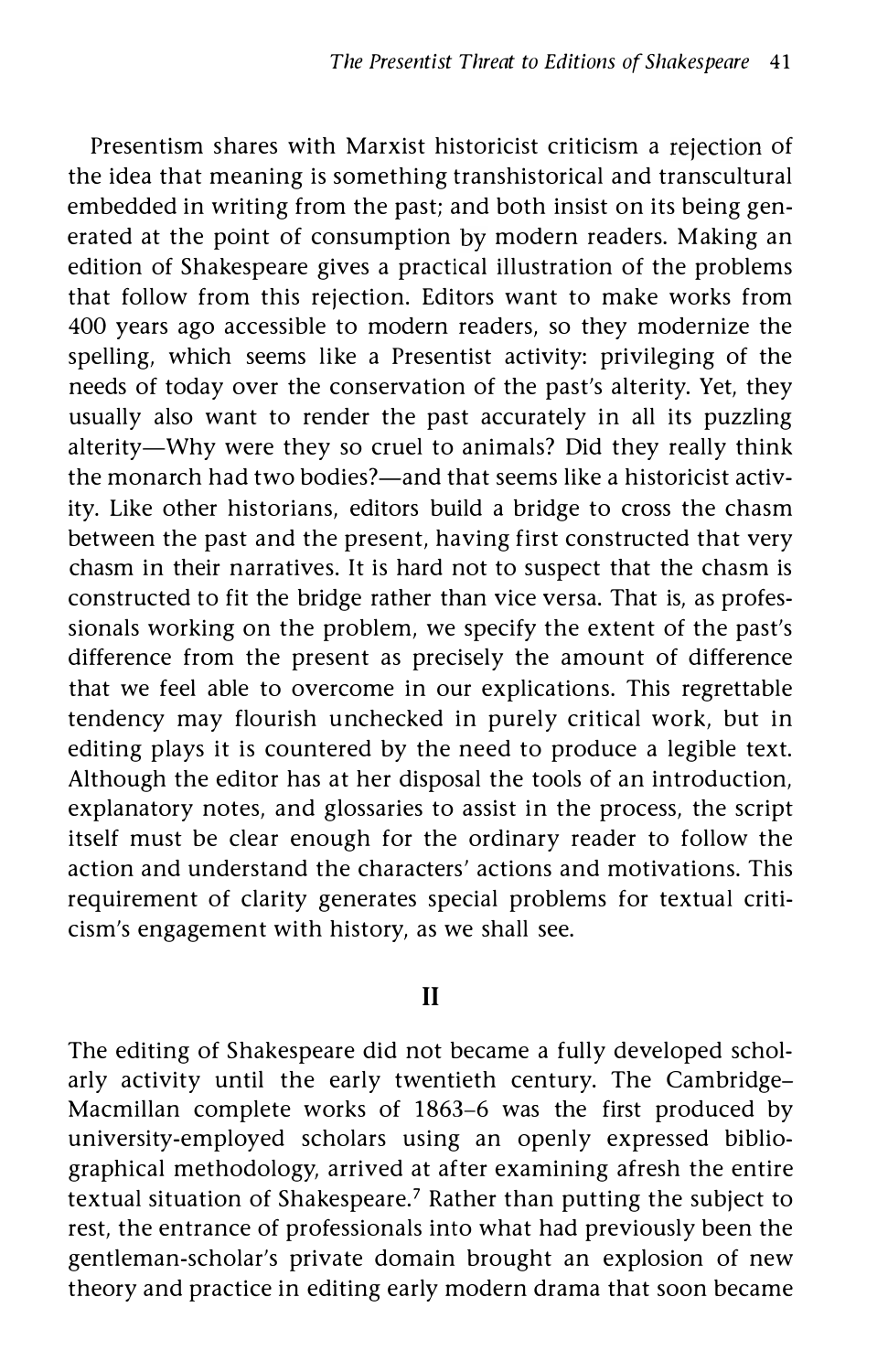known as the New Bibliography, a term coined by the movement's early leader W. W. Greg.<sup>8</sup> In editing Shakespeare, the principles of the New Bibliography reigned virtual unchallenged until the 1980s, when a number of its premises were undermined by the rival New Textualism. The full story of this challenge need not detain us and is told elsewhere.<sup>9</sup> For our purposes there are two key points to be borne in mind.

The first is that the New Bibliography presented itself as disinterested historical investigation into the early editions, unencumbered by twentieth-century preconceptions, while most New Textualists were somewhat Presentist (avant la lettre) in their explicit invocation of post-modern concerns with incredulity, incoherence, and instability. The second point is that although disquiet about the approach was voiced in various quarters, the New Bibliographers tended to assume that each play came to fruition in one complete version that remained essentially unchanged during its early life on the stage. This meant that where there exist differing early editions of a play, it was assumed that all were derived from a single original and differ only because varying kinds of corruption entered the text during its aural, scribal, and print transmission. The task then was to recover that original—or get as close as possible to it—by combining evidence from the various debased "witnesses." The New Textualists, by contrast, saw no reason to assume the existence of a singular original, thinking instead that the various early editions might represent distinct versions of the play, separated by authorial and nonauthorial revision that suited the script to the needs of particular times and places. If so, the early editions ought not to be ranked and combined to make a singular modern text, but rather respected for their diversity and given "equal but different" status.

To see the consequences of these divergent approaches, we may take as a test case a multi-text play that has recently been edited twice, once according to essentially New Bibliographic principles and once by the lights of New Textualism. After that, we will consider what these methodologies mean for the editor faced with precisely the opposite problem, because the play survives not in two relatively good early editions but in just one that is highly corrupt. A comparison of the practical effects of these divergent approaches to editing casts new light on the problems to which Presentism addresses itself and throws into relief a peculiar paradox. As literary critics,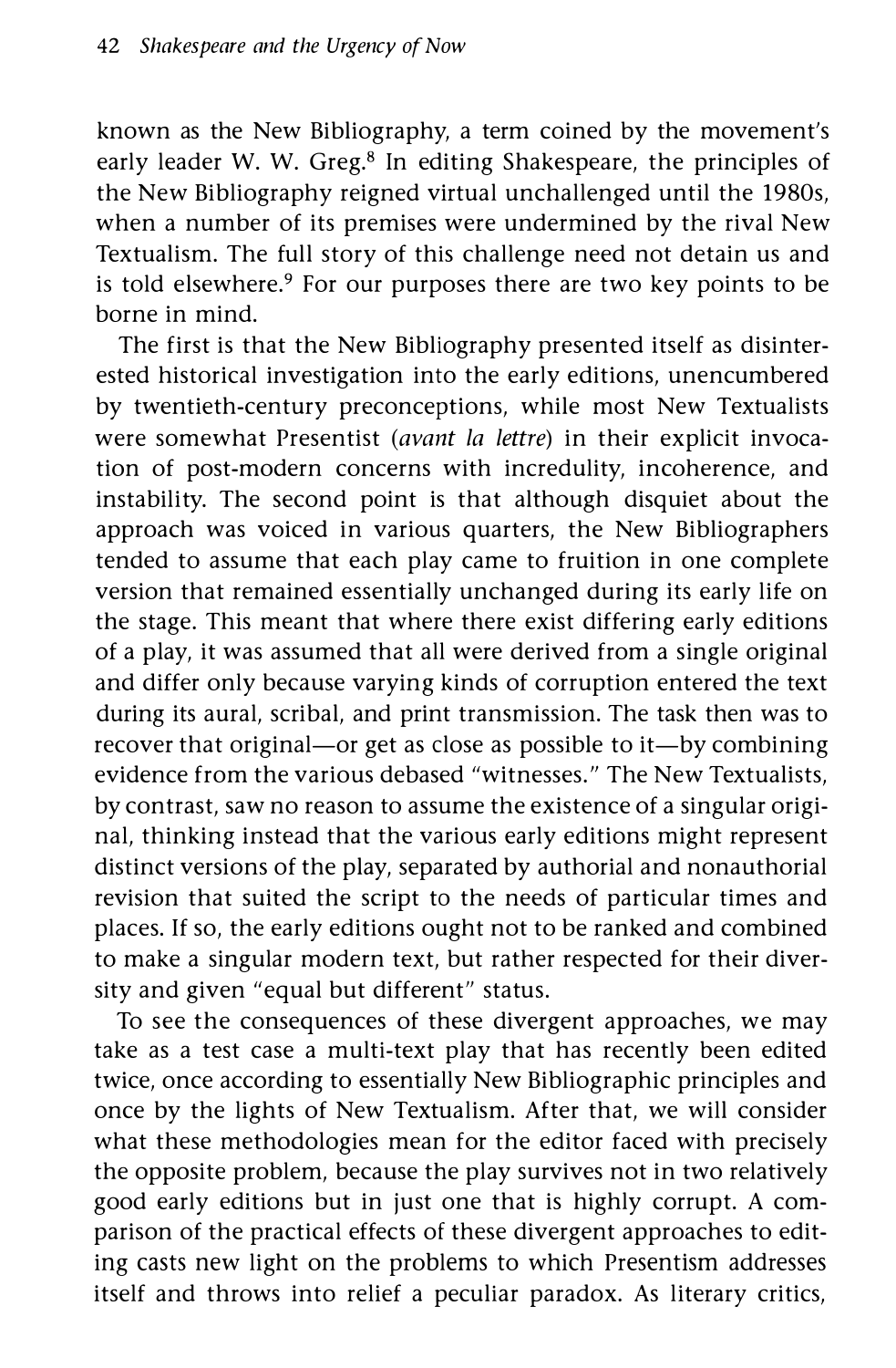Presentists occupy the left of the political spectrum from liberalism to full-blown revolutionary Marxism, and favor interpretations that are politically progressive or radical. However, it is not exactly clear whether these politics are best served by asserting that the past was essentially like the present, in which case its concerns are our concerns and we may draw lessons from the situations described by writers such as Shakespeare, or was essentially unlike the present, in which case we may draw from it the optimistic conclusion that the future may be equally different from the present, too. In editing, the link between theory and practice is even more tenuous. From the test cases examined here, it appears that radical textual intervention may produce a text that is amenable to conservative critical interpretation and that textual conservativism may produce radical readings. The law of unanticipated consequences seems to apply strongly to editing, and the conclusion to this essay will offer some suggestions for how editors might work under these conditions.

In 1 595, Thomas Millington published Shakespeare's Richard Duke of York in octavo format  $(O)$ ; he used an exemplar of this octavo to republish the play as a quarto in  $1600$  (Q2). Two years later, Millington transferred his rights in the play to Thomas Pavier, who published a quarto in 1619 (Q3), again set from an exemplar of 0. In Pavier's edition the play was paired with The Contention of York and Lancaster, which told the preceding story, under the combined title of The Whole Contention. When Richard Duke of York appeared in the 1 623 Folio, it had around 1,000 lines not previously printed and was given the new title The Third Part of Hemy the Sixth, by which it is now more familiarly known. For editors of the play, the first problem is to establish the relationships between the early editions, and it was from errors in common that they discovered that Q2 and Q3 were merely unauthoritative reprints of 0. Only 0 and F were printed directly from manuscripts, but determining what these were and how they were related to one another is fundamental for using the evidence in 0 and F to make a modern edition.

In 2001 two modern editions of the play appeared taking different approaches to this problem, one in the Oxford Shakespeare series, edited by Randall Martin, and the other in the Arden Shakespeare Third Series, edited by John D. Cox and Eric Rasmussen. 10 Surveying the differences between the two nonderivative early editions, Martin came to the conclusion that F was printed from the author's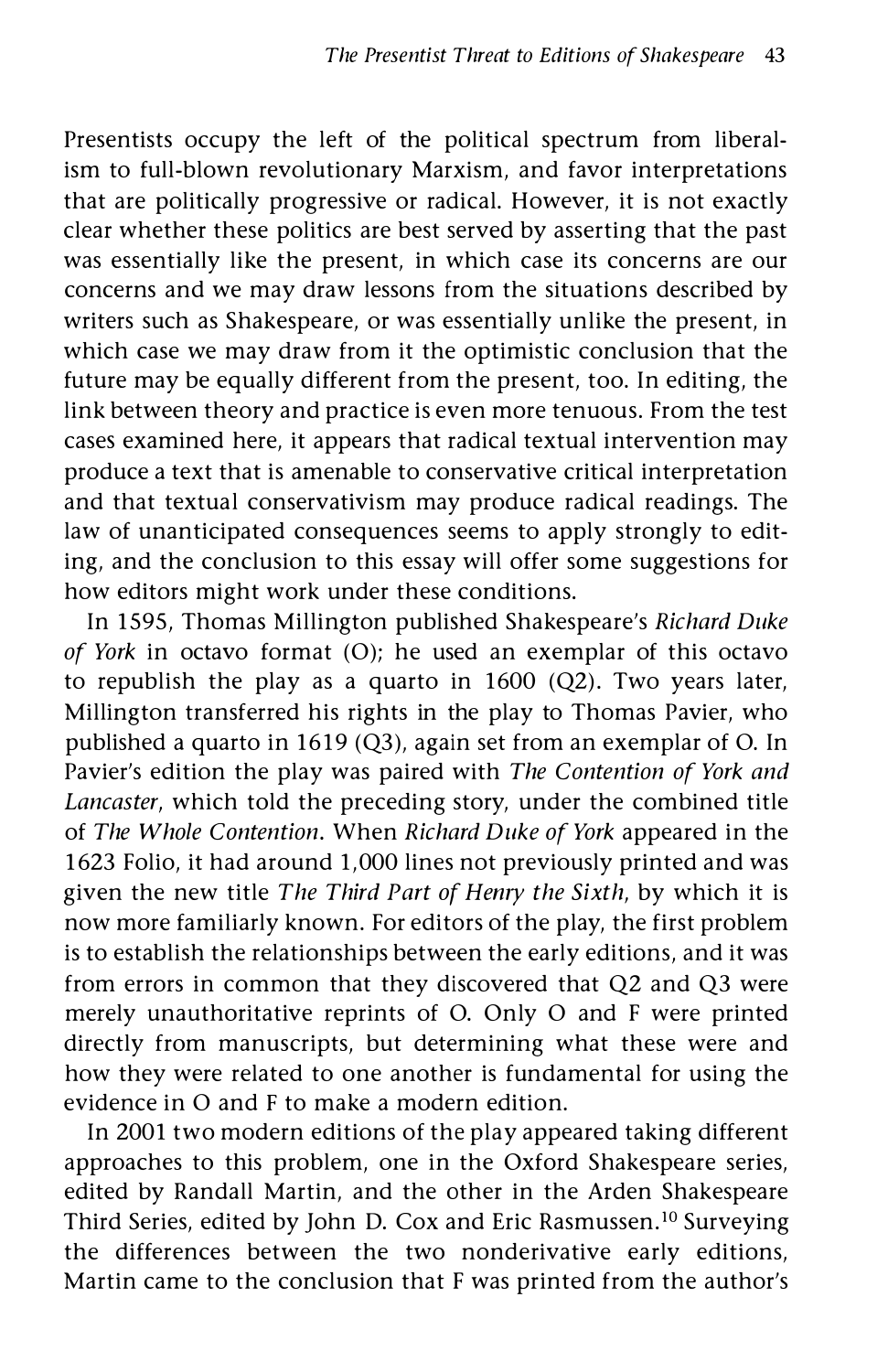own papers (which would reflect the play's form prior to rehearsal and reshaping in performance), while 0 was printed from a script put together by the actors remembering what they had said and done in performance. 11 Evidence for F's origin in authorial papers are the incompleteness, indefiniteness, and vagueness in its stage directions-although Martin acknowledged recent scholarship that questioned the assumption that only authorial papers would have such unsatisfactory directions-and the presence of actors' names where we should expect characters' names. An instance of the latter is F's direction "Enter Sinklo and Humfrey, with Crosse-bowes in their hands,"12 apparently referring to the Chamberlain's Men's actor John Sincklo, known from other plays. The traditional New Bibliographical explanation is that an actor's name would take the place of his character's name only in the dramatist's papers and that this showed the dramatist making or reflecting a casting decision of some importance. In papers used to run performances of the play, on the other hand, someone in the theatre might gloss the name of a minor character with the name of the actor playing it (just to remind himself), but then both names would appear.

The whole problem of how editors should designate character names for the modern readership engages wider questions about the meaning of variations within the early editions. Under the influence of literary theory, New Textualists are apt to find significance in all kinds of textual variation and to label them as instances of instability and selfcontradiction. Leah Marcus thought that when comparing the 1622 quarto and 1623 Folio editions of Othello, the important matter is to reveal "how a given text differs from itself."13 This claim is unintelligible since differ and self have opposite meanings, but the idea has become a New Textualist shibboleth. Randall McLeod used "non-identity with itself" to describe textual multiplicity<sup>14</sup>; Margreta de Grazia and Peter Stallybrass echoed him by calling multi-version editions of King Lear and Hamlet symptoms of "the problem of a work's nonidentity with itself." 15 Meredith Skura deflated this New Textualist assumption that variation reveals the ontological vulnerability of texts with an apt theatre-historical comparison: "there are other valid responses to the two texts of King Lear besides assuming that there is no King Lear or no Shakespeare-just as there are other responses to the two floor plans for the Rose Theater [the original of 1587 and the refurbishment of the 1592] besides assuming that there was no Rose Theater."16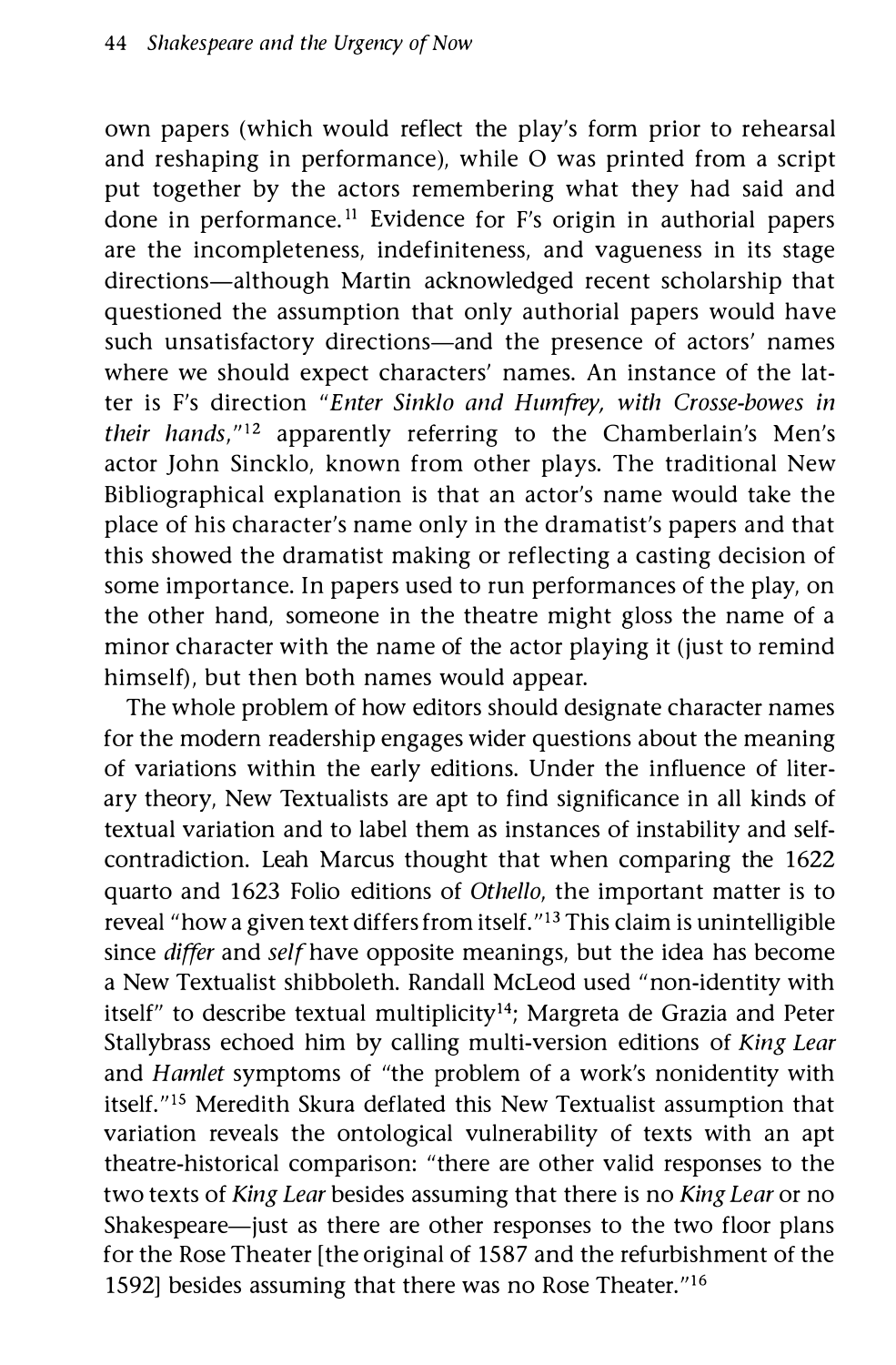In particular, the variation in the names given to a single character in early editions of Shakespeare is diagnosed by New Textualists as an early modern anticipation of the instability of human personality discovered by modernism and post-modernism. In this view, a modern editor who regularizes character names is imposing superegotistical orderliness where the early documents display the fluidity and chaos of the id. Or, to switch from the modernist language of Sigmund Freud to that of Louis Althusser who combined these ideas with Marxism, an editor who regularizes character names does the work of ideology in giving a fictional coherence to a mere collection of fragmentary social functions that each person fills in society.

According to John Drakakis, only an editor deluded enough to believe in "some stable conception of dramatic 'character'" would want to overrule the naming "instability" (that is, variation) found in the early editions.<sup>17</sup> This kind of reasoning first emerged in the early 1 990s when British Cultural Materialists, the group within which Drakakis came to prominence in the 1980s, became aware of the New Bibliographical editorial tradition and rejected it as an ally of conservative criticism. A typical early example is Graham Holderness and Bryan Loughrey's complaint that in the Folio text of The Taming of the Shrew, Christopher Sly's speech prefixes identify him as Begjgar] yet modern editors give him the speech prefix Sly. Thus, "The substitution of an original emphasis on public identity and social function for a modern emphasis on personality and the individual subject... is a clear instance of modern editors imposing anachronistic values on an early modern text." 18

In the Folio text of Richard Duke of York  $/$  3 Henry 6, Lady Grey is first designated as *Wid*[ow] in speech prefixes and then becomes Lady Grey; according to New Bibliography, such variation could occur because in the act of composition (reflected in the author's own papers) Shakespeare would think in relational terms. Hence, to take the most famous example, in the second quarto of Romeo and Juliet (1599), Capulet's wife speaks variously as a wife, a mother, and a lady and has corresponding speech prefixes as  $Wif[e]$ ,  $Mo[ther]$ , or  $La[dy]$  in different scenes. According to New Bibliography, in a document used for running performances the theatre personnel would regularize this variation to a single identifier to prevent possible confusion about who is meant. In this view, name variation points to the vicissitudes of authorial composition. For New Bibliographers, the clinching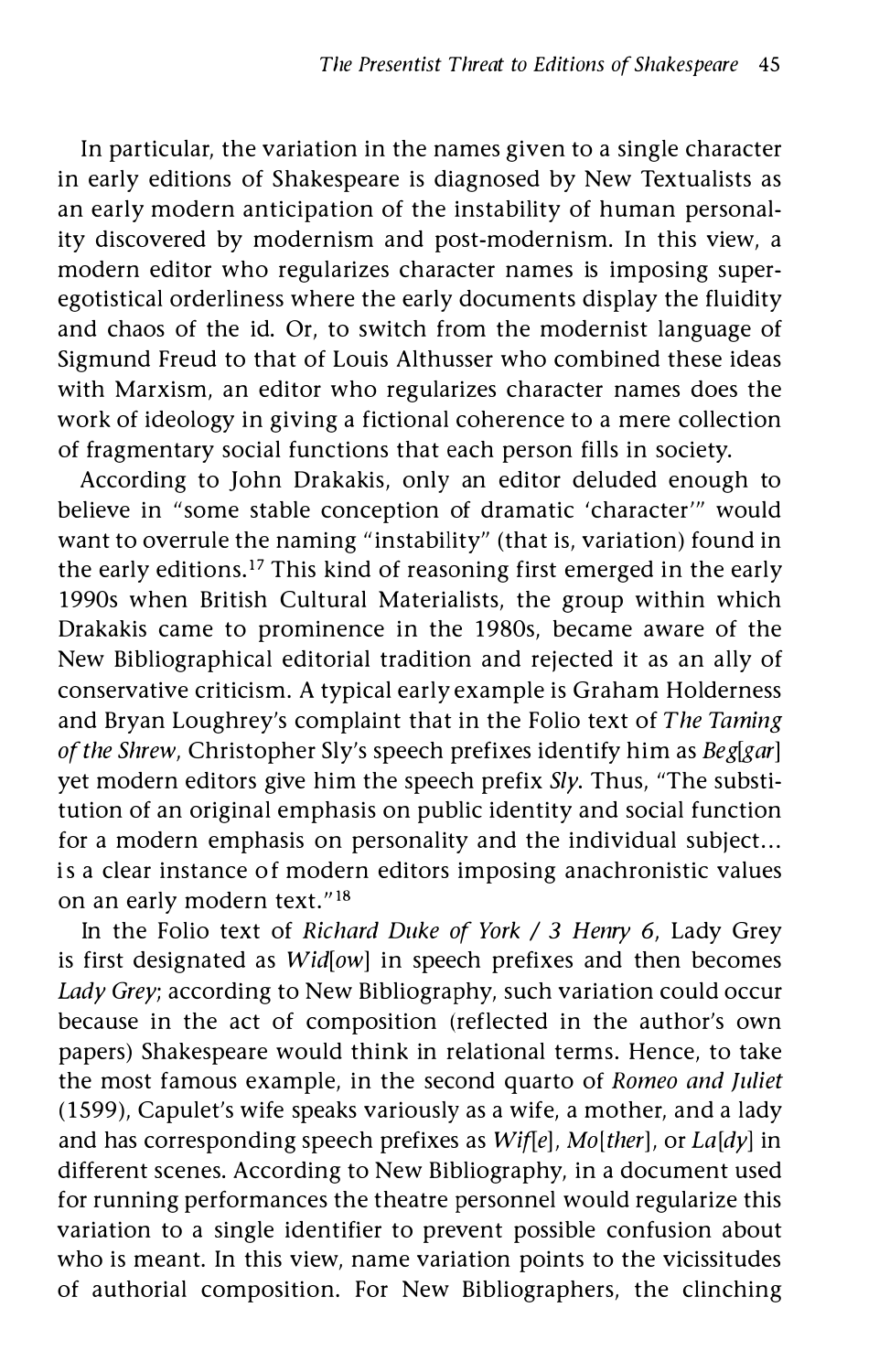evidence for 0 deriving not from authorial papers or a transcript of them but rather from the actors' recollection of their lines is its garbling of Richard and Clarence's complaint to their brother Edward about the royal marriage settlements he has approved.<sup>19</sup> Although O's rendering of this complaint makes grammatical sense, it is impossible to understand what Richard and Clarence are upset about. A glance at F's version of the same complaint makes it obvious that 0 has jumbled the names of the brides and grooms. When unjumbled, the basis of Richard and Clarence's grievance is clear: their brother Edward, the new king, has favored the Woodvilles (the existing family of his new wife, the widow Lady Grey) over them. According to New Bibliography, only actors could make such a jumble.

There are other 0/F differences, however, that are hard to explain as F representing the authorial script and 0 representing what was performed by the actors working on and revising this script. Martin found in F a series of metaphors using the wind, sea, and tide as images to represent Henry's rising and falling fortunes, and these images are absent in 0. It seems unlikely that before the play was performed someone went through it to delete just these images, or that the actors selectively forgot them when recalling their lines.<sup>20</sup> Rather, it seems that Shakespeare revised the play to put these images in and these revisions also got marked on the manuscript underlying F. Martin found a series of other 0/F differences of staging that are best explained by authorial revision, so that memorial reconstruction and authorial revision separate 0 and F. Since F represents Shakespeare's more considered expression of his intention, Martin took it as the basis for his modernized edition. Martin's position on the provenance of the early editions was squarely within the tradition of the New Bibliography, using its methods for inferring from particular features of the printed text the nature of the manuscript copy from which it was set.

Cox and Rasmussen's view of the textual genealogy was somewhat different. After airing some doubts, they accepted that O was probably made by memorial reconstruction of the script by its actors.<sup>21</sup> They cast doubt on the interpretation of evidence usually understood as showing that the Folio text was printed from the author's papers.22 Cox and Rasmussen decided that an actor's name (such as Sinklo) might appear in theatrical papers if someone made a single document containing all the lines for the many small parts that one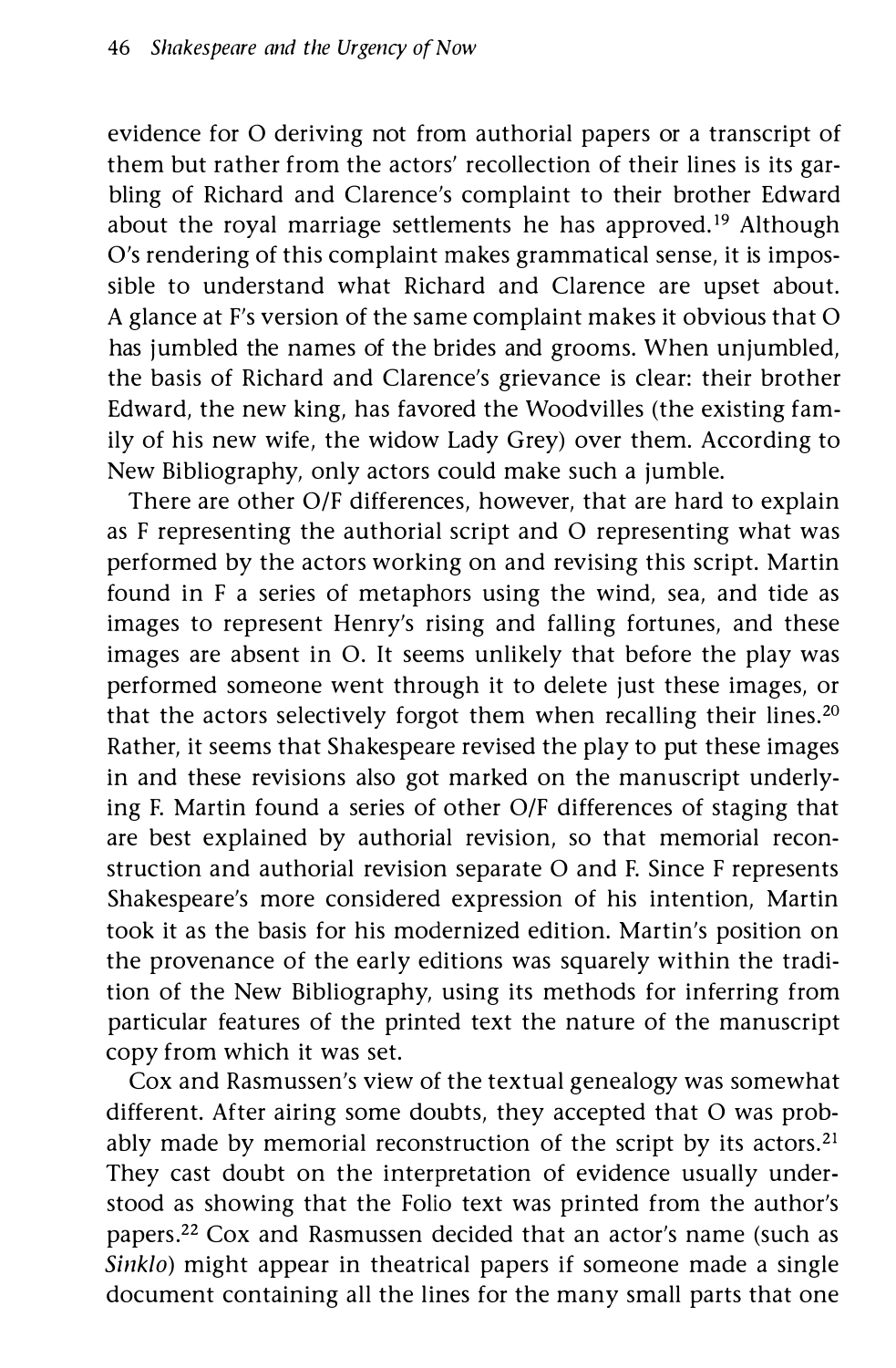actor played in the story and wanted to record his name. Variation in speech prefixes could be introduced in the print shop, either because of type shortage (certain names being avoided because the printer was short of particular letters) or because a different typesetter, with different preferences, took over at the point where the change occurs. More simply, theatre practitioners might not bother to regularize speech prefixes because they did not find it confusing to have to remember that Widow and Lady Grey are the same person. What follows from Cox and Rasmussen's demurral from the New Bibliography? Their prime conclusion was that they could not be sure that 0 was based on a memorial reconstruction and F on authorial papers, hence they did " not want to prejudice interpretation by pronouncing one text more authoritative than the other or even by attaching such labels as *original* and *revision*."<sup>23</sup> Yet, their edition was based principally on F with readings from O imported as needed.<sup>24</sup> Martin, by contrast, was clear that the Folio is an expansion and revision of the play represented by 0, and thus for him F's variant passages were to be followed except in a few cases of "error, omission, or indispensable clarification."25 Let us look at what this difference of approach means in practice.

Because they could not tell which early text is more authoritative, there was nothing to stop Cox and Rasmussen importing from 0 anything they found preferable to the reading in their copy text, F. Thus, the memorable detail of Clifford dying from an arrow in his neck (as recorded in the historical sources) was included in Cox and Rasmussen's edition (taken from 0), while Martin, following F, omitted it. Paradoxically, being skeptical about the relative authority of O and F increased Cox and Rasmussen's freedom to depart from their copy. In Act 5, Scene 1, Clarence's abandonment of Warwick's cause and his return to his brothers' side is staged differently in 0 and F. In 0, Clarence enters apparently to assist Warwick in holding the fortified town of Coventry, but when a parley is sounded, "Richard and Clarence whispers together" and then Clarence "takes his red Rose out of his hat, and throwes it at Warwike. "26 In F, however, there is no parley with Richard and no rose throwing, yet Clarence nonetheless breaks from Warwick, so we have to conclude that he intended to do so before the start of this scene.<sup>27</sup>

Martin followed F's action, but because it offers no stage direction for the moment of Clarence's break from Warwick, he invented "He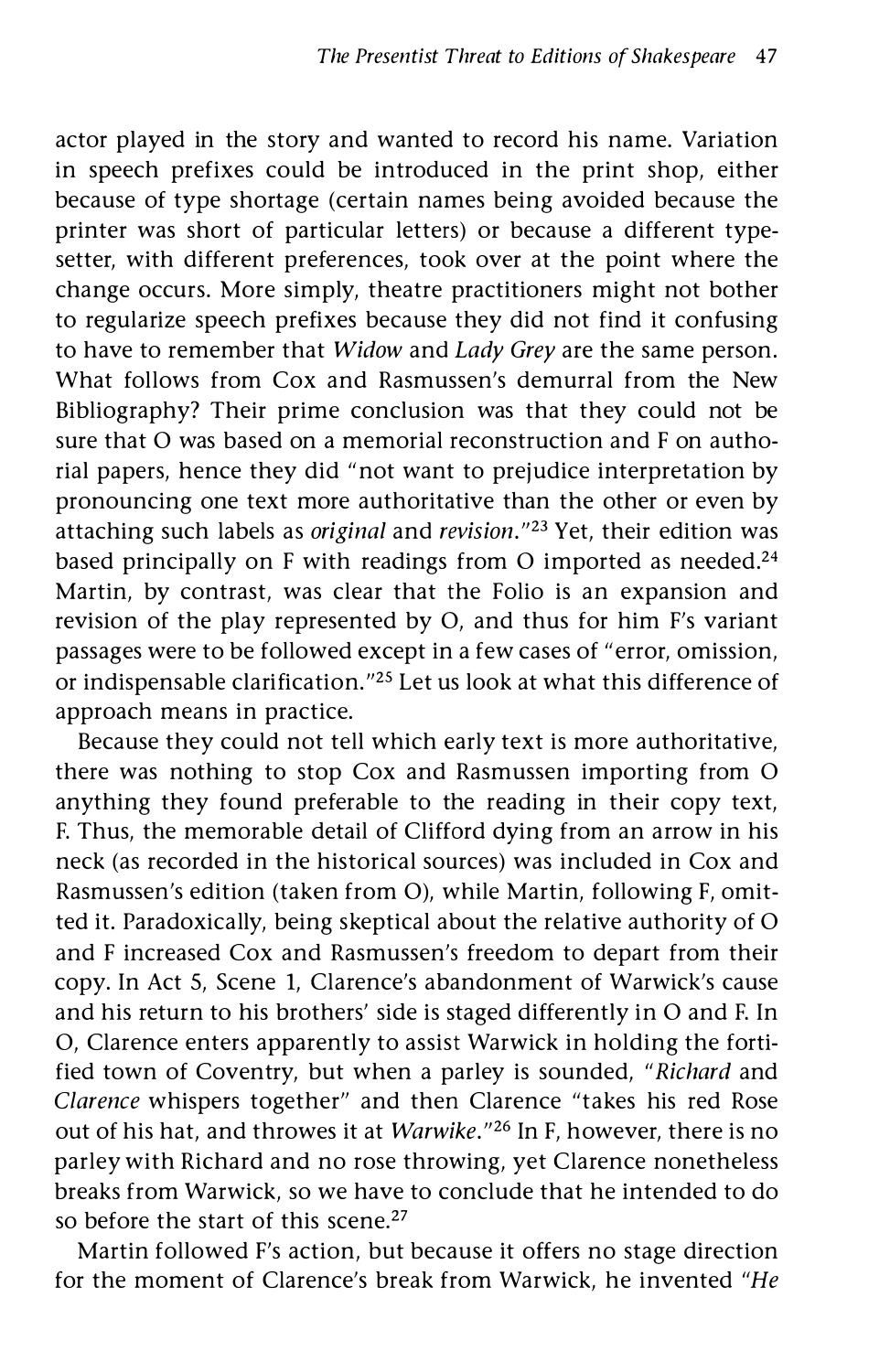shows a red rose" to accompany Clarence's line "Look here, I throw my infamy at thee."28 This invented stage direction is prescriptive in asserting that what Clarence shows is a rose-nothing in F requires this-but leaves unstated just what he does with it, and so falls short of the required elucidation. Cox and Rasmussen also followed F's action-no whispering between Richard and Clarence, no on-stage change of heart-but they drew on O's wording for their stage directions "Takes the red rose out of his hat" and "Throws it at Warwick."<sup>29</sup> Thus, Cox and Rasmussen gave weight to specific details of O's stage directions-allowing them to prescribe the action more strongly that Martin did—even though they rejected O's variant action.

Cox and Rasmussen's prescriptive approach might be thought the symptom of an admirable concern for clarity above all other considerations, were it not for aspects of their text that explicitly sacrifice clarity in order to press home a thoroughly modern critical point. For example, they retained F's variability in Lady Grey's speech prefixes, calling her Widow in Act 3, Scene 2 because she is known to the audience only as a widow at this point and her widowhood is what attracts Edward. Giving her yet another name, they commented: "In our view, preserving the potent ideological implications of Lady Elizabeth's functional identity as Widow in this scene far outweighs the need to iron out this anomaly in the text for the modern reader."30 Rather than preserving the implications of name variation, this kind of intervention on ideological grounds imposes variation in a distinctly Presentist matter, in the old-fashioned bad sense of the term.

Many characters in Shakespeare's plays have names of which the audience long remains ignorant, if indeed it ever learns them. Viola 's name is first uttered, and thus revealed to the audience, in the last ten minutes of performances of Twelfth Night, and the king's name in Hamlet and the duke's in Measure for Measure (Claudius and Vincentio respectively) are never disclosed to the audience. Name variation is endemic in Shakespeare. For example, Bolingbroke is "Harry of Hereford, Lancaster, and Derby" (Richard 2 1.3.35-6) and then the Duke of Lancaster before becoming King Henry 4. Editorial consistency of naming in stage directions and speech prefixes nonetheless reflects early performance practice, since despite name variation just one actor took each role. Editorial consistency of naming also clarifies the play for modern readers without distorting performability,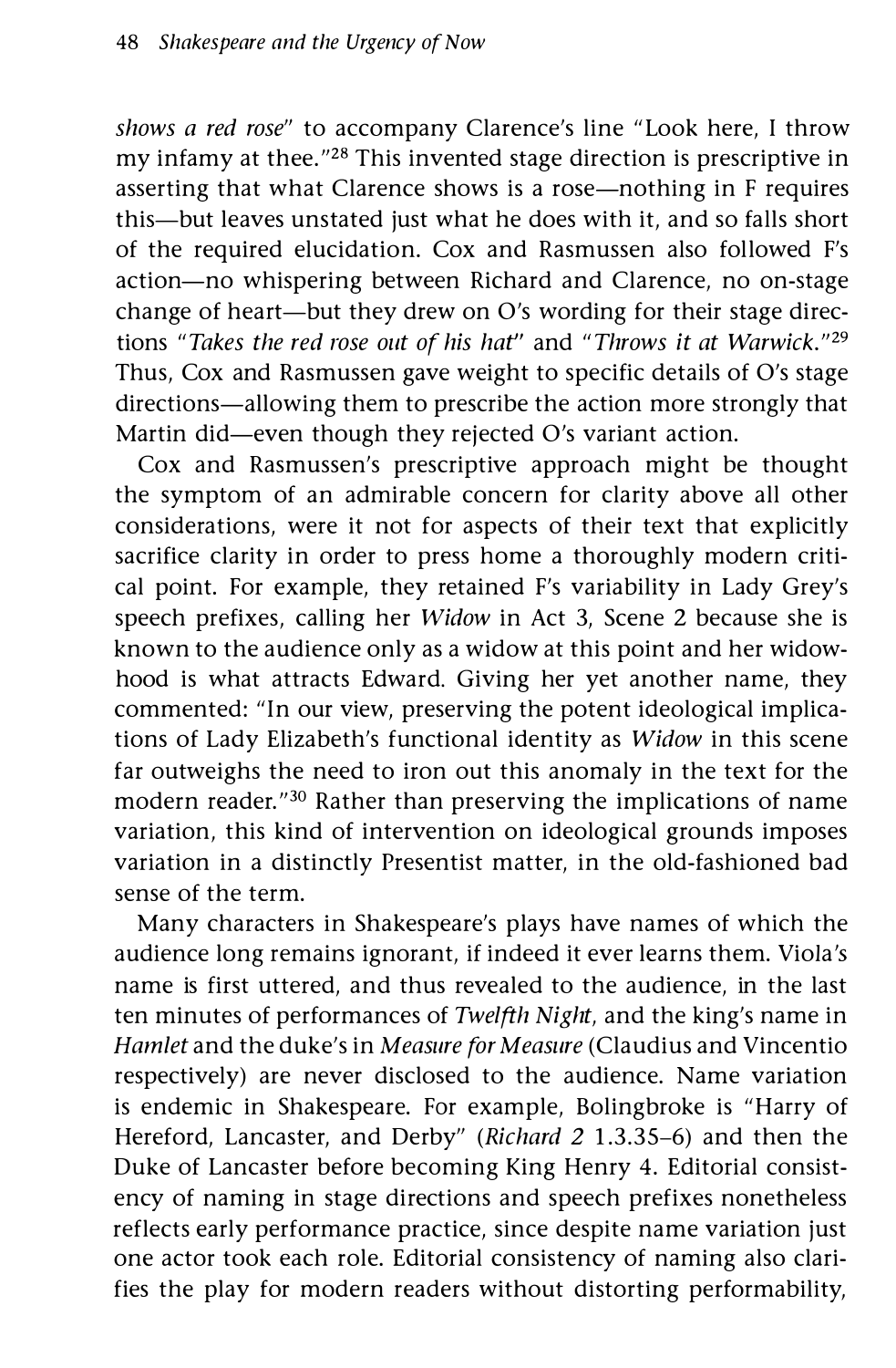since the affected stage directions and speech prefixes are not spoken. Once admitted as criteria for editorial intervention, the ideological potencies of anonymity and name variation allow the plays to speak to our critical concerns, but at the cost of readers' comprehension and of performability.

#### Ill

Judging just how far to intervene to repair apparent textual corruption is among the editor's most difficult tasks, and the state of the 1609 quarto of Pericles,  $31$  the only authoritative witness, presents a particularly testing case. The previous year there appeared an anonymous prose novella called The Painful Adventures of Pericles Prince of Tyre, which is traditionally attributed to the dramatist George Wilkins and seems to draw on the play as performed.<sup>32</sup> The novella's title page calls it "The true History of the play of Pericles, as it was lately presented by the worthy ancient Poet John Gower," and a common assumption is that Wilkins collaborated on the play with Shakespeare and then published this prose version of it (drawing also on another source of the story) without the King's Men's permission. Other pieces of evidence can be used to bolster this assumption, such as the fairly clear signs that the play Pericles was collaboratively written by Shakespeare and someone else, since stylistically the first two acts of Pericles are unlike, and the last three are like, his work elsewhere.

MacDonald P. Jackson showed that Wilkins's style elsewhere matches the first two acts of the play,<sup>33</sup> but as John Klause pointed out, there may be other writers ignored by Jackson whose style would also match the first two acts of Pericles.<sup>34</sup> Wilkins's is the presumptive candidate for collaboration if we accept that he wrote the prose novella, but that attribution is not entirely secure. There survive only two copies of The Painful Adventures of Pericles Prince of Tyre, neither of which identifies Wilkins as the author, and the only link is that one of them has a dedication signed by him, apparently created as an afterthought during the print run and inserted before binding.<sup>35</sup> Depending on her view of Wilkins's possible involvement in the writing of the play with Shakespeare, an editor might decide that The Painful Adventures provides an independent source from which to correct errors in the 1609 quarto of the play, since, if written by one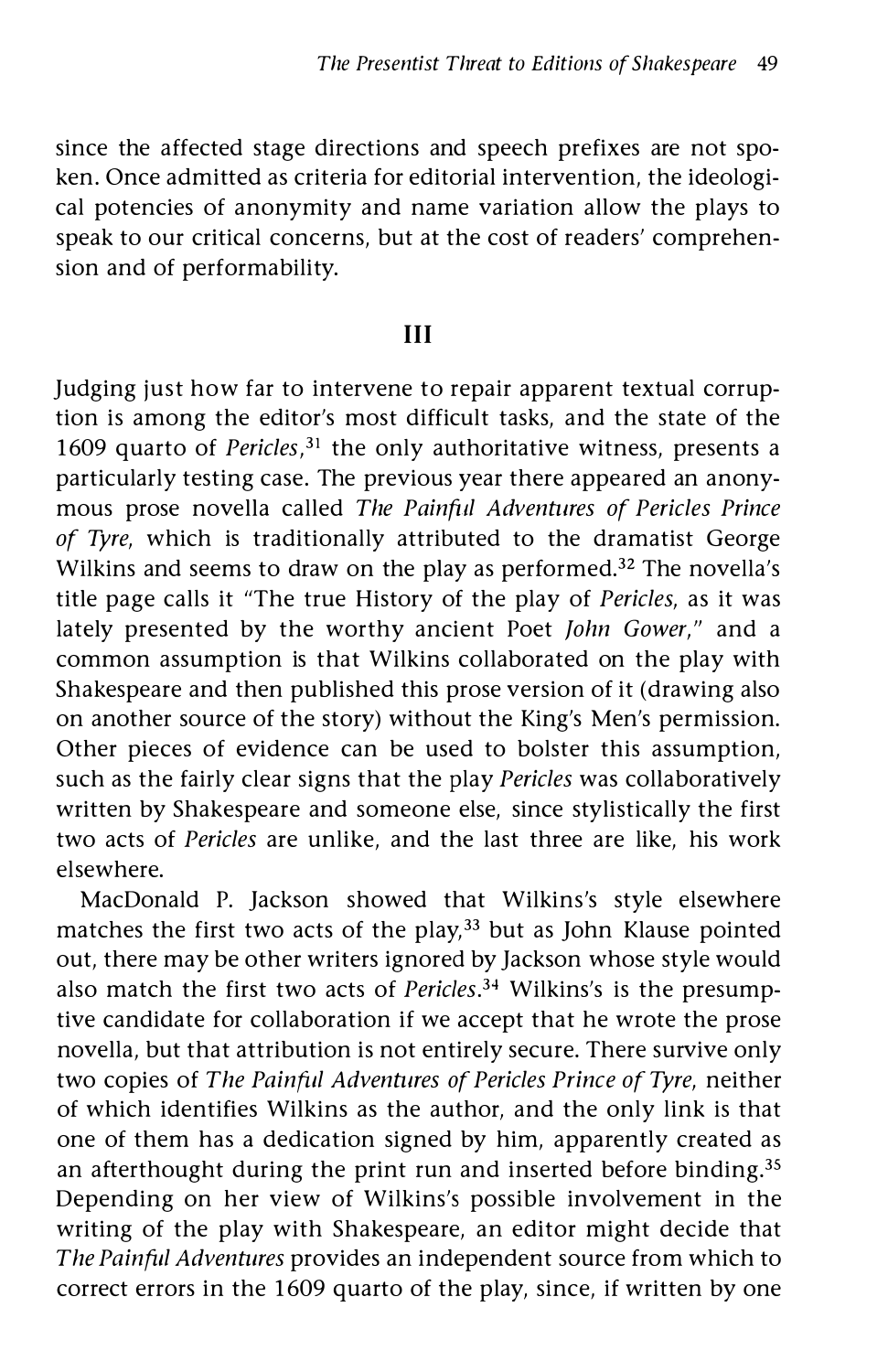of the two dramatists and reporting what got performed, it might well preserve readings lost in the play quarto.

As Gary Taylor pointed out, the degree to which editors emend a text ought to vary from work to work according to the diagnosed degree and type of corruption in the textual witnesses, but in practice editors tend to be temperamentally inclined to heavy or light intervention that they apply indiscriminately to all the works they handle. As Taylor put it, often the amount of emendation will have "more to do with the emendation-threshold of the individual editor than with the corruption-quotient of the individual texts. "36 In 2004, the Arden Shakespeare Third Series and Oxford Shakespeare published competing editions of Pericles that illustrate Taylor's point, the play being emended lightly by Suzanne Gossett and heavily by Roger Warren respectively. In its own way, each edition showed the impressure of modern concerns: Gossett's in respect of modern theory, especially feminism, and Warren's in respect of modern performance. The latter was manifested as an interest in what modern performers do to a script, expressed not merely as a desire to serve their needs but, more radically, as a editorial guide for how far to take emendation in places where the quarto is likely to be corrupt.

Gossett's Preface announced that she wanted to maintain a "typically postmodern diffidence towards proposed solutions to the problems of the play's text,"<sup>37</sup> which in practice meant being reluctant to depart from the 1609 quarto's readings where they are possibly correct and giving little credence at such moments to the prose novella's alternative readings. Warren, on the other hand, entirely accepted the principles first put forward in the "Reconstructed Text" of the play for the 1986 Oxford Complete Works,<sup>38</sup> and extensively patched the bad play quarto from the novella. Indeed, Warren went further than the Complete Works in the process he described thus: "where the 'verse-fossils' in Wilkins's narrative offer more plausible readings [than the play quarto], the text is reconstructed by re-casting those verse-fossils back into blank verse."<sup>39</sup> Highlighting his involvement in professional productions of the play, Warren claimed that "textual and theatrical issues are interdependent"40 and reported that "directors have regularly drawn on passages from Wilkins to provide themselves with a more performable script."41

A useful illustration of the effects of Gossett and Warren's different philosophies of editing occurs in scene 6 (=2.2), where in preparation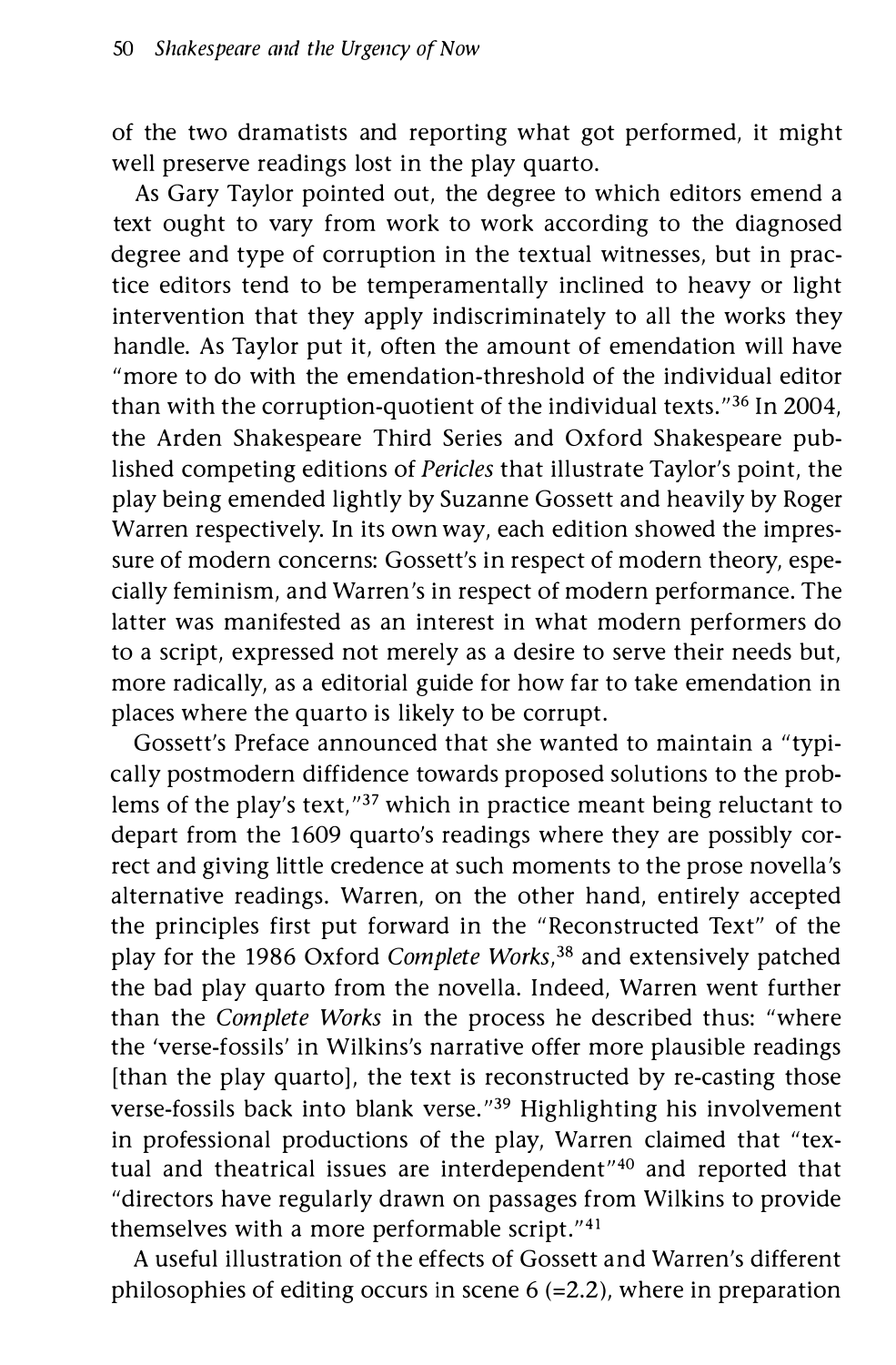for a tournament six knights (including Pericles) present themselves and their ceremonial shields bearing painted devices called imprese that are accompanied by foreign-language mottoes. Princess Thaisa describes each impresa and reads aloud its motto, and King Simonides interprets their combined meaning. Or rather, that is how the prose novella shows the action: in the play quarto, Simonides unaccountably fails to interpret the second, third, and fifth knights' imprese and mottoes. Warren filled the gaps in the play quarto using material from the prose novella, so that all six mottoes are interpreted, while Gossett followed the play quarto and left three of them uninterpreted. Claire Preston showed that the relationship between an impresa's picture and its motto can be likened to the relationship inherent in a simile and to the narration of ostended events.<sup>42</sup> which links this scene to the play's central concerns about aural versus visual meanings. Thus, the incomplete interpretation of imprese in the play quarto is of considerable importance to criticism.

Shakespeare himself wrote the text for an impresa painted by Richard Burbage for Francis Manners, sixth Earl of Rutland, to use at the tilt on 24 March 1613, the king's accession day.<sup>43</sup> Michael Leslie argued that, unlike the more familiar emblems, imprese were intended to be cryptic; where the former speak of universal truths, the latter seek to conceal their meanings, to be paradoxically recondite in a context of public display-a tournament-and so remain mysterious to "all but the most appropriate of readers."44 An impresa was the embodiment of the aristocratic spirit and epitomised its exclusivity, so Simonides's inherent nobility would be demonstrated by his ability to translate the mottoes and make sense of them in relation to the images. There is a contemporary analogue for the play quarto's version of the action: as Inga-Stina Ewbank noted,<sup>45</sup> the fifth act of Thomas Middleton's Your Five Gallants-first performed, like Pericles, in 1607-dramatizes young men revealing their unworthiness by failing to understand the Latin mottoes of the *imprese* they carry.<sup>46</sup>

Faced with an undeniably corrupt authority for the play, the 1609 quarto, an editor has to decide whether Simonides not interpreting all six *imprese* is one of its many lacunae or to trust its presentation of a Simonides unable to make sense of some imprese. Warren's radical intervention of patching the quarto from the prose novella, defended on the grounds that directors do this anyway, made for a psychologically less complex Simonides-he is unproblematically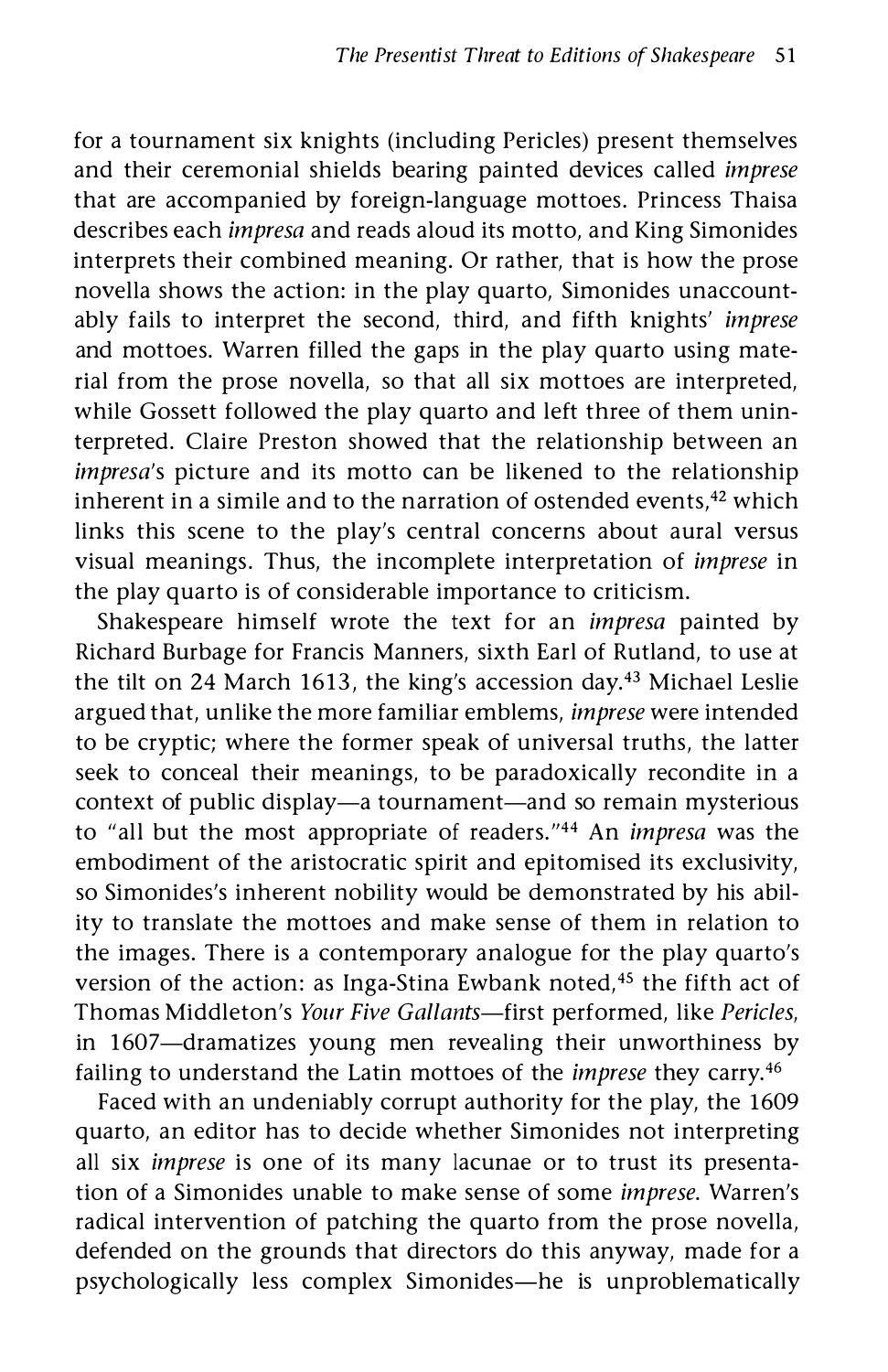noble-than the flawed one who emerged from Gossett's diffident adherence to the quarto. That is, the cautious editorial approach, Gossett's, made the pyschologically more complex character and Warren's bold approach the simpler.

Such a paradoxical intersection of textual corruption and characterological complexity recurs in scene 19 (=4.5) in which Lysimachus, governor of Mytilene, meets his future wife Marina, Pericles's daughter, when visiting a brothel, and is persuaded by her to repent his lasciviousness. In the play quarto this remarkable conversion seems to happen rather too quickly, in that Marina speaks just 17 lines (comprising 138 words) before Lysimachus says, "I did not thinke thou couldst haue spoke so well... had I brought hither a corrupted minde, thy speeche had altered it. "47 Gossett expressed the editorial tradition in commenting that "her brief lines seem scarcely adequate to bring about his conversion."48 The prose novella has a longer version of their exchange and Warren drew on it to expand the scene, so that Lysimachus's conversion comes after extensive eloquence from Marina. In Shakespeare, it is possible for a radical change in character to come about suddenly. Romeo speaks just 19 lines to Juliet before she comments, "My ears have yet not drunk a hundred words | Of thy tongue's uttering" and they promptly declare their mutual love (Romeo and Juliet 2.1 .100-1). Although Juliet underestimates the number of Romeo's words (he has spoken 148 to her), the point is clear: they need few words.

Editorially supplying for Marina more lines by versifying the prose novella (as Warren did on performance grounds) makes for a more eloquent and rhetorically adept young heroine, " more assertive, more 'feminist,'" as Gossett put it.<sup>49</sup> Gossett did not wholeheartedly reject such an approach. Her comment that "editors' commitments, including their sexual politics, have varied radically over the centuries and need not reflect those of the authors" seems like an argument against the approach, but Gossett's main reason for deciding not to draw from the prose novella was that doing so would require confidence about the relationship between the play quarto and the prose novella. In our "postmodern age of fragmentation," she wrote, no one wants to hear an "all-encompassing hegemonic explanation," so Gossett confined herself to "more limited intervention."50 Yet, as we have seen, the more limited textual intervention can make for psychologically more complex characters, and by contrast Warren's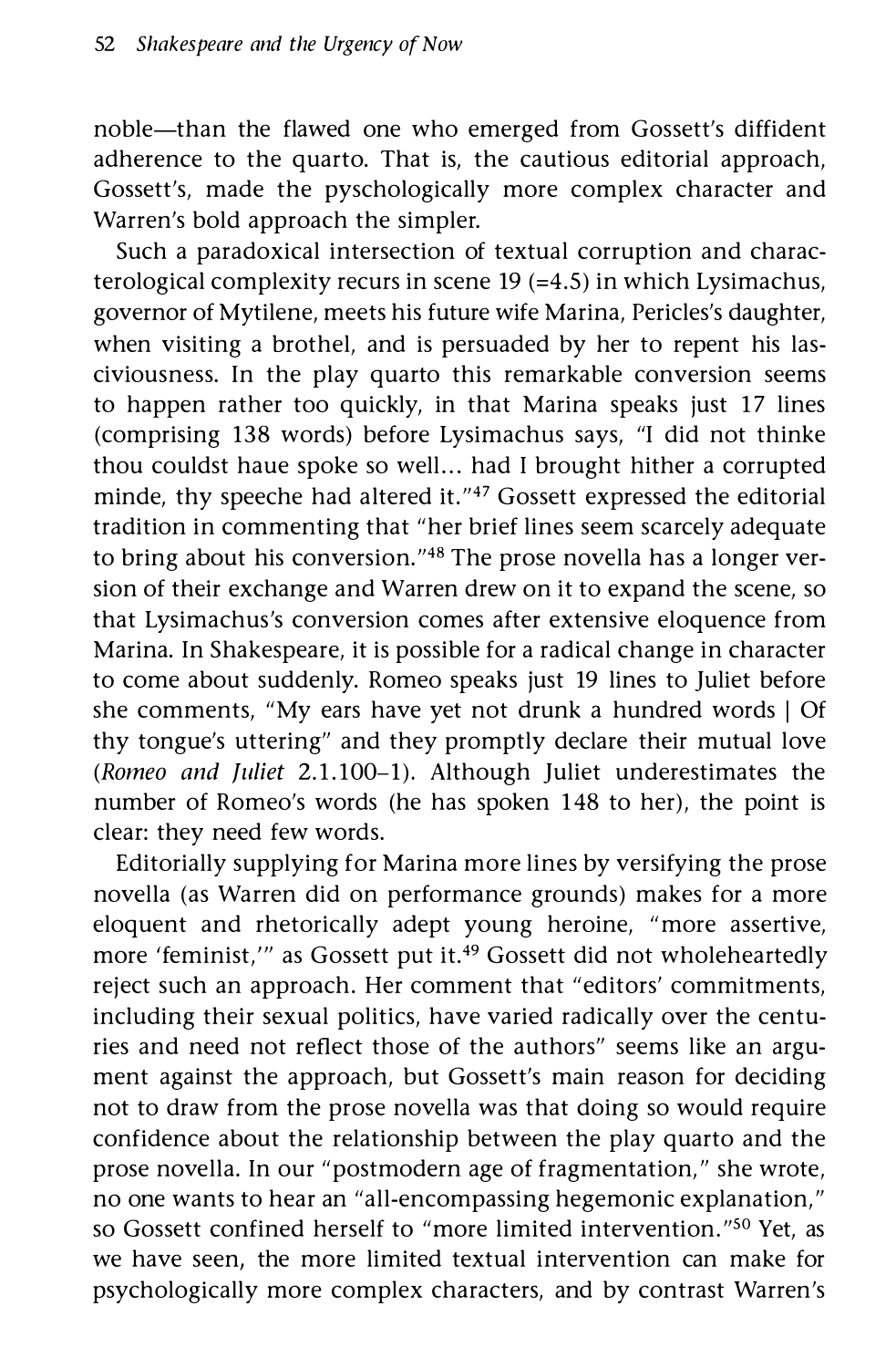theatrical Presentism smoothes the play's wrinkles and simplifies characters. According to Gossett, because the play quarto shows " indeterminacy, uncertainty, irresolvability," the editor's approach should be "post-modern, post-structuralist,"<sup>51</sup> which puzzlingly can mean just leaving the text alone.

Gossett gave feminism its place in editing, but confined to fairly small changes that she called "inflections," such as respecting the play quarto's lack of a stage direction so that in scene  $11 (= 3.1)$ , the midwife who hands Pericles his baby Marina is allowed to stay on stage with him as he bewails the apparent death of his wife, rather than exiting and taking the baby with her. Midwives were well thought of and there is no reason a man should not "emote with a baby in his arms."<sup>52</sup> The lesson here appears to be that whereas a critic may use her Presentist convictions to shape her interpretations in ways that are straightforward and predictable, in editing, the relationship between one's convictions and their effects on the text is indirect and convoluted, leading to unanticipated consequences. Not only are there competing Presentisms-here, theatrical versus theoretical-but their textual outcomes are not predictable from their premises.

#### IV

At the core of recent debates about editorial intervention is a difference of approach that was fully manifested within the New Bibliography, although critics of this tradition have tended to misrepresent it as a narrow church of inflexible dogma. One of New Bibliography's founders, R. B. McKerrow, advocated "best-text" editing:53 having chosen the most authoritative early edition, the editor should "reprint this as exactly as possible save for manifest and indubitable errors."<sup>54</sup> New Bibliography's co-founder W. W. Greg disagreed:55 in "The Rationale of Copy-Text" he argued against "undue deference to the copy-text"56 and proposed that where authority seems split between two early editions, an editor might get closest to what the author wrote by synthesizing them rather than privileging one over the other. Greg's arguments dominated Shakespeare editing from the 1950s to the 1990s, but since then the New Textualism has deprecated eclecticism in favor of respecting the supposed integrity of the early editions.<sup>57</sup> However, rather than choosing the best early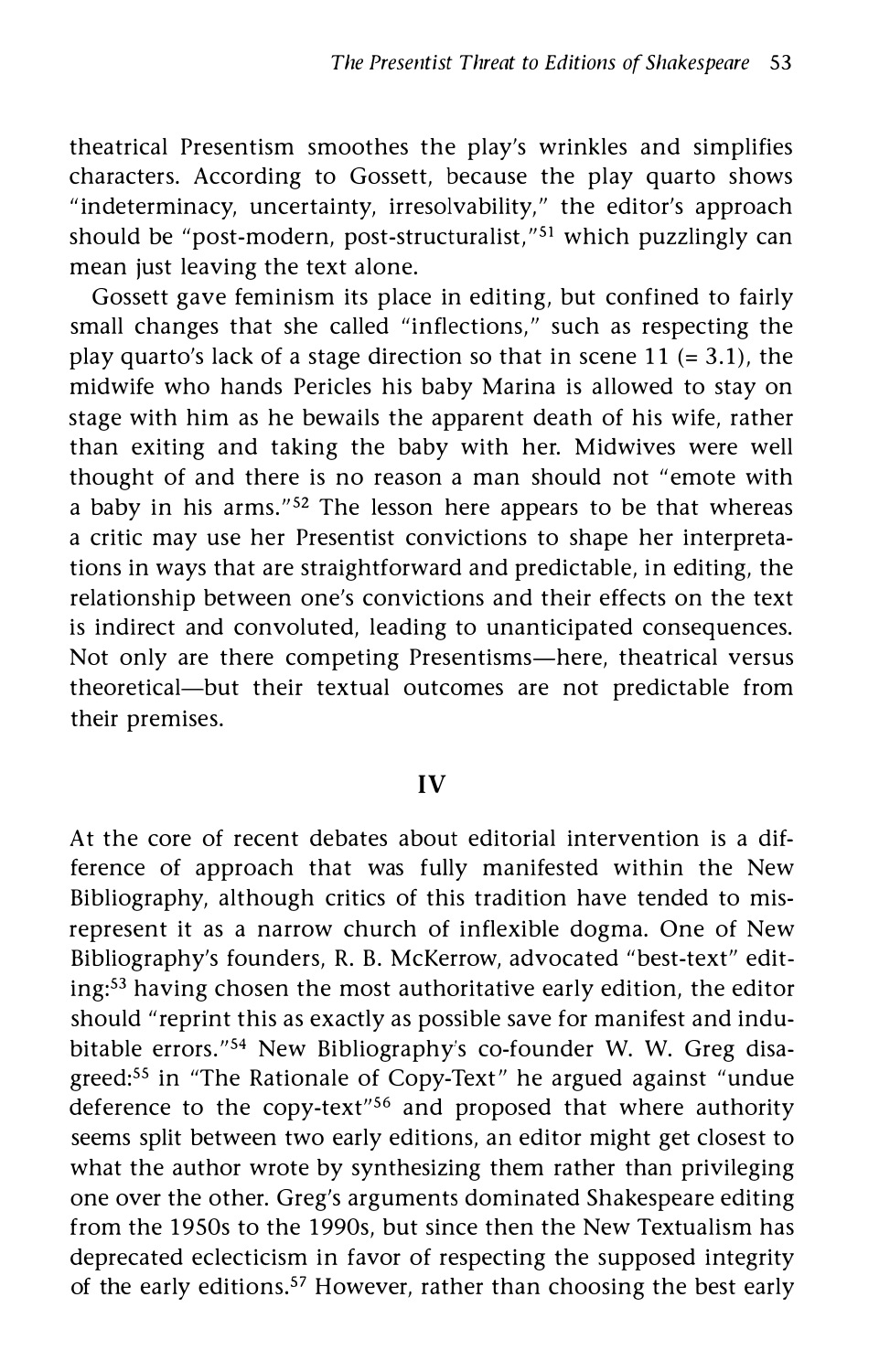edition, New Textualists have tended to celebrate the differences between early editions, refusing to discriminate. This tendency has spawned modern reprints of unauthoritative early editions-done poorly as "Shakespearean Originals: First Editions" and done well as "The New Cambridge Shakespeare: Early Quartos"-and has encouraged the Arden Shakespeare Third Series to include at the back of each volume, where appropriate, a photofacsimile of an exemplar of the early edition not used as the basis of the modern one.<sup>58</sup>

A logical consequence of refusing to label one early edition as the best is that for a given play, each nonderivative early edition must be presented to the modern reader. This happened with Romeo and Juliet in the Oxford Shakespeare edition of 2000, edited by Jill L. Levenson, which provided fully edited versions of the first two quartos, published in 1597 and 1599.<sup>59</sup> For the Arden Shakespeare Third Series Hamlet, Ann Thompson and Neil Taylor provided fully edited versions of the bad quarto of 1603, the good quarto of 1604–5, and the Folio text of 1623.<sup>60</sup> Where there is clear evidence of authorial revision, such a policy makes sense. One cannot conflate two editions separated by revision, since it is likely that elements unique to each are alternative ways of handling something-for example, different reasons for Hamlet apologizing to Laertes before the duel in the final scene<sup>61</sup>—and hence combining them produces at best supererogation and at worst contradiction, neither of which the dramatist wanted. But without a hypothesis of revision, there can be no coherent case for respecting the integrity of multiple early editions, since the differences between them can be attributed only to textual corruption.

McKerrow's best-text principle was founded on discrimination: the early edition thought to contain the least corruption (from actors, scribes, and printers) gives us the best chance of recovering what the dramatist wrote. Logically, one cannot combine a respect for the integrity of each edition with a refusal to discriminate between them, since all the plays were at some point reprinted. To reject a reprint in favor of the edition it reprints is an act of discrimination, so an editor's preference for foundational documents over recent ones is itself predicated on the existence of a rank order of editions. An editor who abandons discrimination might as well take the latest Oxford or Arden off the shelf and mark it up with alterations to make a new edition. If one discriminates between editions, as the return to early documents requires, then it makes no sense to cease discriminating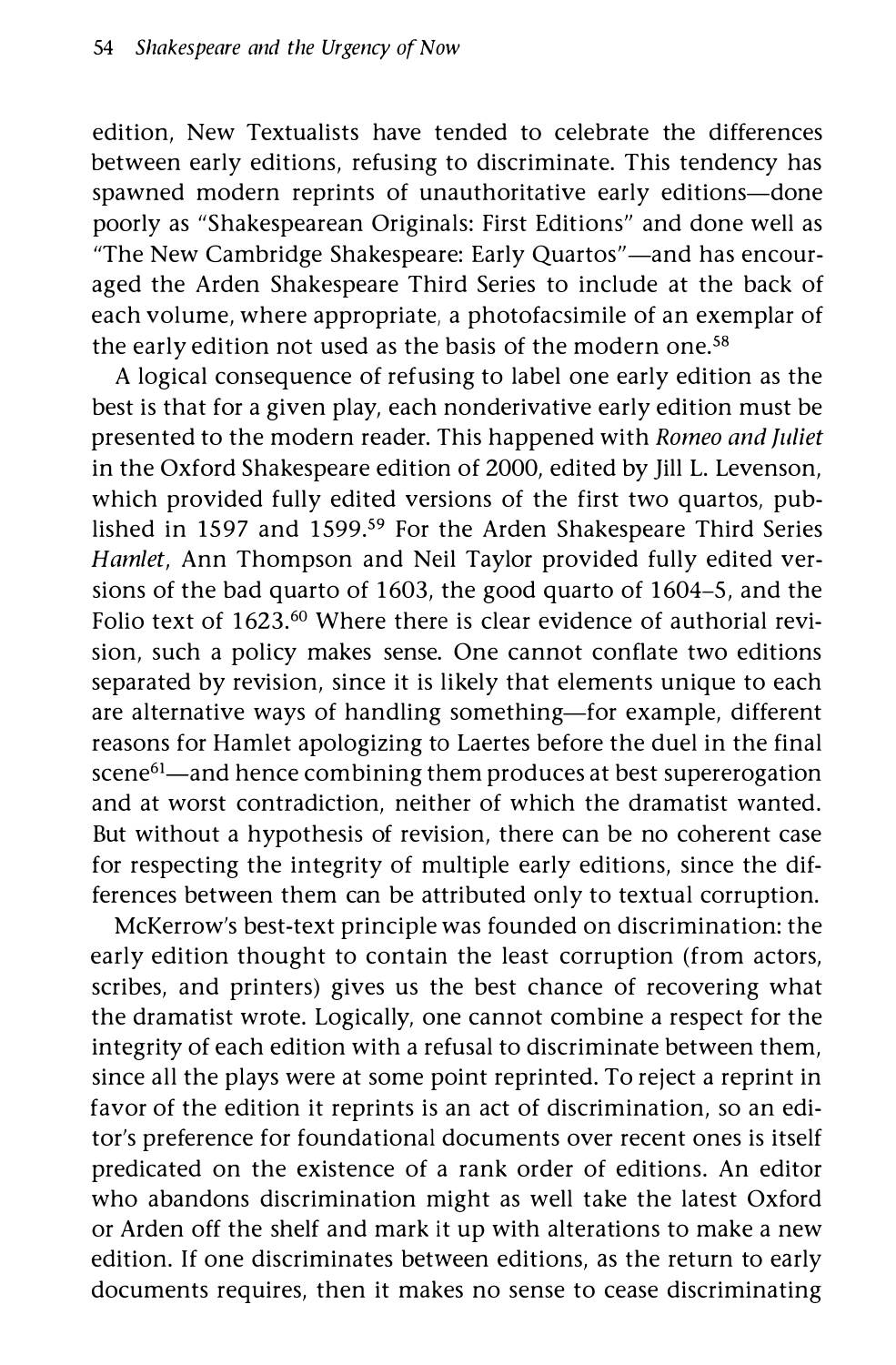as one approaches the earliest editions, just where the task becomes most difficult and most necessary. The discrimination cannot stop when we have worked back to one or more nonderivative editions, since manuscript origins must also be looked into. New Textualists deprecate inquiry into the (now lost) manuscript copy behind each nonderivative early edition on the grounds that such origins are unknowable. This is illogical, since the very act of distinguishing derivative from nonderivative editions is itself an investigation into printer's copy-asking whether it was print or manuscript-and there is nothing special about manuscript copy that puts it off limits to the editor.

The essence of Presentism in its newly minted positive sense is the careful selection of evidence and transparent disclosure of what may be lost or distorted by the selection, which, as Presentists have pointed out, is also historical scholarship executed to the highest standards. Where there exist competing Presentist claims on the editor's attention-as with modern theory and modern performance as we have seen-it is entirely reasonable for an editor to choose between the available imperatives, so long as this is explained and the consequences indicated. The result will be that modern editions of the same play may be markedly different from one anotheras the Arden and Oxford Pericles editions are—but so long as the premises that gave rise to these differences are clear, the discipline, and indeed the bookselling marketplace, can sustain such variety.

On a very rough average and with notable exceptions, the Arden Shakespeare Third Series has tended to represent the New Textualist trend in editing and the Oxford Shakespeare the New-Bibliographical. The exceptions are instructive of the importance of discrimination in the editor's practice. Levenson's refusal to discriminate between Q1 and Q2 Romeo and Juliet for Oxford is like Thompson and Taylor's refusal to discriminate between Ql, Q2, and Folio Hamlet for Arden, and likewise resulted in an edition in which each early version is represented by a fully edited modernized script. This approach may be criticized for its effect of treating all the differences between the early editions as though they result from revision, when in fact some of them undoubtably are the effect only of textual corruption. But so long as the editorial premises that give rise to this approach are transparently conveyed to the reader, no harm is done. However, an edition such as Cox and Rasmussen's Arden 3 Henry 6 that eclectically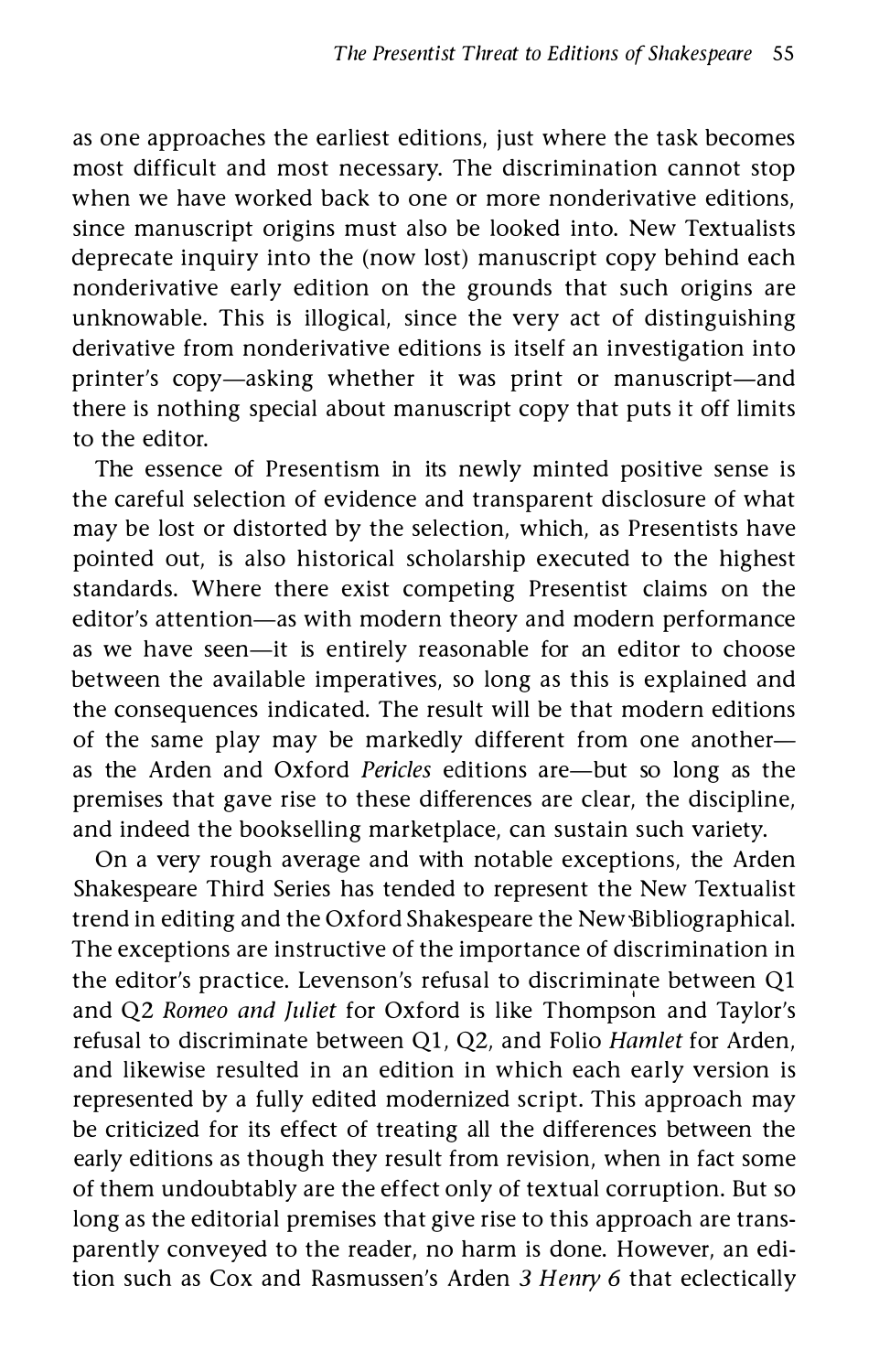blends two early editions because it refuses to choose between them, and that preserves character name variation on purely ideological grounds, does its readers a disservice.

Except where revision justifies publication of "before" and "after" versions, readers are best served by modern editions that discriminate between early editions and either select for modernization and explication the one likely to contain least corruption, or else draw from two or more early editions the matter for which each is the most authoritative. The recent abandonment of the New Bibliographical principle of discriminating between early editions is Presentist in the worst sense of that term-howsoever it is couched as a celebration of textual plurality and diversity-and it vitiates modern critical editions. Far from suppressing diversity, well-made modern critical editions retain the plays' power to generate new meanings in the present and future.

## **Notes**

- 1. Herbert Butterfield, The Whig Interpretation of History (London: G. Bell, 1931).
- 2. Stephen Greenblatt, Renaissance Self-fashioning: From More to Shakespeare (Chicago: University of Chicago Press, 1980).
- 3. Hugh Grady, Shakespeare's Universal Wolf: Studies in Early Modern Reification (Oxford: Clarendon, 1996), pp. 4-5 .
- 4. Grady later clarified what he meant by Presentism and its good form, which acknowledges and embraces the scholar's historical situatedness and is the same as good historicism (Hugh Grady, " Introduction: Shakespeare and Modernity," in Shakespeare and Modernity: Early Modern to Millenium, ed. Hugh Grady, Accents on Shakespeare (London: Routledge, 2000), pp. 1-19). Later still and in collaboration with Terence Hawkes, Grady asserted that historical scholarship in the tradition of Ranke that attempts to reach back to understand the past in its own terms "can't afford to examine the position in the present from which that manoeuvre is undertaken" (Hugh Grady and Terence Hawkes, "Introduction: Presenting Presentism," in Presentist Shakespeares, ed. Hugh Grady and Terence Hawkes, Accents on Shakespeare (Abingdon: Routledge, 2007), pp. 1-5; 2). There is some tension between this dismissal of the legacy of Ranke and Grady's earlier assertion that good Presentism and good historicism undertake exactly that examination. Ewan Fernie's intervention in the debate about historicism suggested that rather than going back to the past and detailing its differences from our times, Shakespearians might attend to the opposite movement of his works coming forward in time to meet us now as an outdated yet ever-present alien in our world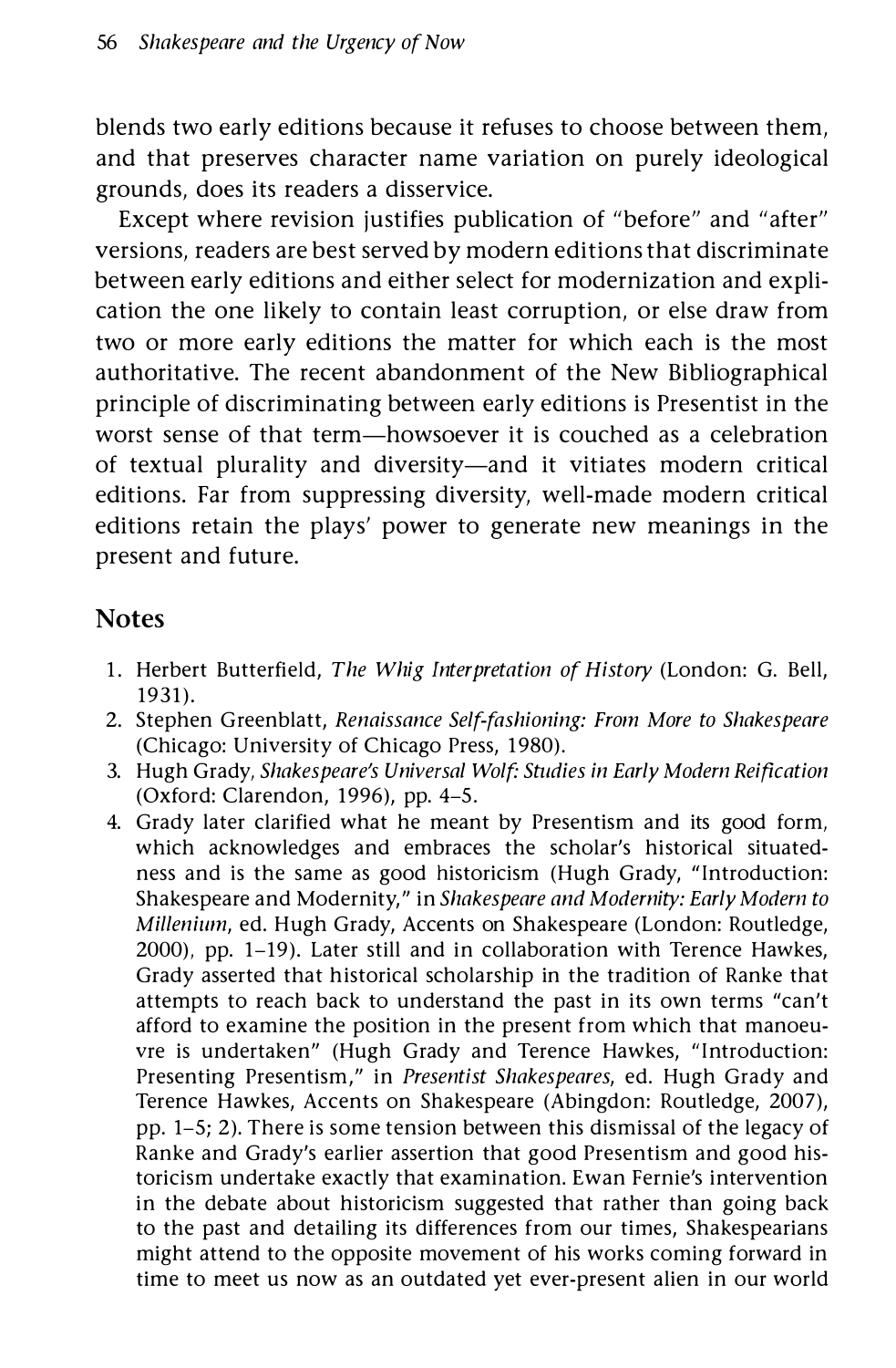(Ewan Fernie, "Shakespeare and the Prospect of Presentism," Shakespeare Survey, 58 (2005): 169-84). Evelyn Gajowski too activated both senses of "present" (here and now) when introducing a collection of essays that use Presentism's approach to the otherness of the past-essentially, treating it as a dialogue with the present—to explore new ways of conceiving the othernesses against which normative gender (masculinity) and sexuality (heterosexuality) are defined and challenged in Shakespeare (Evelyn Gajowski, "The Presence of the Past," in Presentism, Gender, and Sexuality in Shakespeare, ed. Evelyn Gajowski, (Basingstoke: Palgrave Macmillan, 2009), pp. 1-22).

- 5. Margreta De Grazia and Peter Stallybrass, "The Materiality of Shakespeare's Text," Shakespeare Quarterly, 44 (1993): 255-83; 265-6.
- 6. Terry Eagleton, " 'The Death of Self-criticism': Review of Stanley Fish Professional Correctness: Literary Studies and Political Change (Oxford: Clarendon, 1995)," Times Literary Supplement, 4834 (24 November, 1995): 6-7; 6.
- 7. Andrew Murphy, Shakespeare in Print: A History and Chronology of Shakespeare Publishing (Cambridge: Cambridge University Press, 2003), pp. 202-6.
- 8. W. W. Greg, "The Hamlet Texts and Recent Work in Shakespearian Bibliography," Modern Language Review, 14 (1919): 380-85; 380.
- 9. Gabriel Egan, The Struggle for Shakespeare's Text: Twentieth-century Editorial Theory and Practice (Cambridge: Cambridge University Press, 2010).
- 10. Randall Martin, ed., William Shakespeare Henry VI, Part Three, The Oxford Shakespeare (Oxford: Oxford University Press, 2001 ); John D. Cox and Eric Rasmussen, eds., William Shakespeare King Henry VI Part 3, The Arden Shakespeare (London: Thomson Learning, 2001).
- 11. Martin, William Shakespeare Henry VI, Part Three, pp. 96-113.
- 12. William Shakespeare, Comedies, Histories and Tragedies, STC 22273 (F1) (London: Isaac and William Jaggard for Edward Blount, John Smethwick, Isaac Jaggard, and William Aspley, 1623), p3v.
- 13. Leah S. Marcus, "The Two Texts of Othello and Early Modern Constructions of Race," in Textual Performances: The Modern Reproduction of Shakespeare's Drama, ed. Lukas Erne and Margaret Jane Kidnie (Cambridge: Cambridge University Press, 2004), pp. 21-36; 23.
- 14. Randall [as Random Clod] McLeod, " Information on Information," TEXT: Transactions of the Society for Textual Scholarship, 5 (1991): 241-81; 246.
- 15. De Grazia and Stallybrass, "The Materiality of Shakespeare's Text," p. 258.
- 16. Meredith Skura, "Is There a Shakespeare After the New New Bibliography," in Elizabethan Theater: Essays in Honor of S. Schoenbaum, ed. R. B. Parker and S. P. Zitner (Newark, DE: University of Delaware Press, 1996), pp. 169-83; 171.
- 17. John Drakakis, "Afterword," in Shakespeare and the Text, ed. Andrew Murphy, Concise Companions to Literature and Culture (Oxford: Blackwell, 2007), pp. 221-38; 229-30.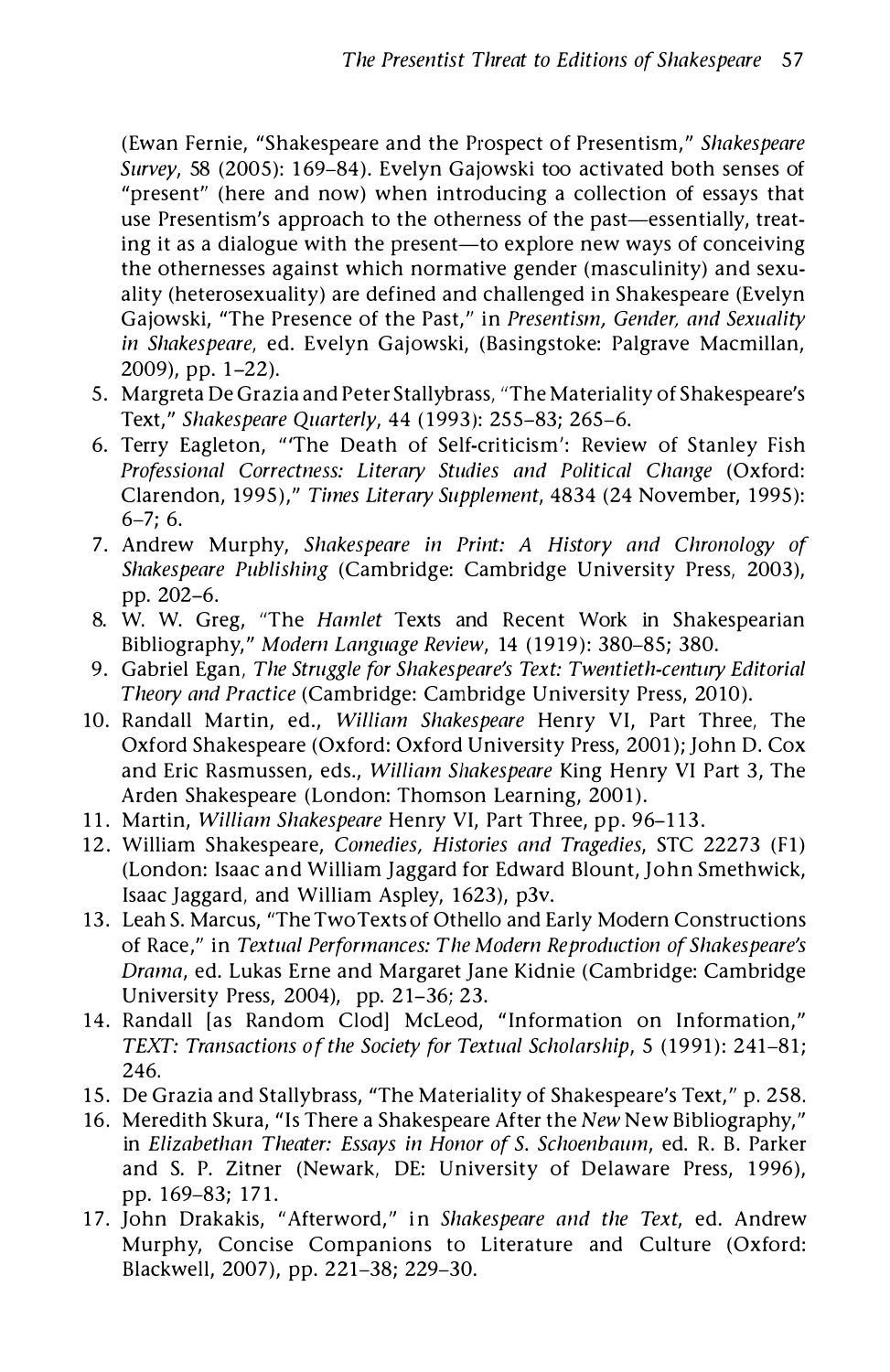- 18. Graham Holderness and Bryan Loughrey, "Text and Stage: Shakespeare, Bibliography, and Performance Studies," New Theatre Quarterly, 9 (1993): 179-91; 191n18.
- 19. Wil liam Shakespeare, [Richard Duke of York] The True Tragedie of Richard Duke of Yorke, and the Death of Good King Henrie the Sixt, STC 2 1006 BEPD 138a (O) (London: P[eter] S[hort] for Thomas Millington, 1595), D3v-D4r; Shakespeare, Comedies, Histories and Tragedies, p6r; Egan, The Struggle for Shakespeare's Text, pp. 104-6.
- 20. Martin, William Shakespeare Henry VI, Part Three, pp. 42-3.
- 21. Cox & Rasmussen, William Shakespeare King Henry VI Part 3, pp. 161–6.
- 22. Ibid., pp. 167-75.
- 23. Ibid., pp. 1 75-6.
- 24. Ibid., p. 146.
- 25. Martin, William Shakespeare Henry VI, Part Three, p. 133.
- 26. Shakespeare, [Richard Duke of York] The True Tragedie of Richard Duke of Yorke, and the Death of Good King Henrie the Sixt, E2r.
- 27. Shakespeare, Comedies, Histories and Tragedies, q2v.
- 28. Martin, William Shakespeare Henry VI, Part Three, 5.1.81-2.
- 29. Cox and Rasmussen, William Shakespeare King Henry VI Part 3, 5.1.81-2.
- 30. Ibid., p. 175.
- 31. William Shakespeare and George Wilkins, [Pericles] The Late, and Much Admired Play Called Pericles, Prince of Tyre, STC 22334 BEPD 284a (O1) (London: [William White and Thomas Creede] for Henry Gosson, 1 609).
- 32. George Wilkins, The Painfull Adventures of Pericles Prince of Tyre, STC 25638.5 (London: T[homas] P[urfoot] for Nat[haniel] Butter, 1608).
- 33. MacDonald P. jackson, Defining Shakespeare: Pericles as Test Case (Oxford: Oxford University Press, 2003).
- 34. John Klause, " Rhyme and the Authorship of Pericles," Notes and Queries, 255 (2010): 395-400.
- 35. joseph A. Dane, "Bibliographical Note on George Wilkins, [Author] of the Pericles," Notes and Queries, 255 (2010): 401-3.
- 36. Stanley Wells and Gary Taylor et al., William Shakespeare: A Textual Companion (Oxford: Oxford University Press, 1987), p. 59.
- 37. Suzanne Gossett, ed., Pericles, The Arden Shakespeare (London: Thomson Learning, 2004), p. xvii.
- 38. Wells et al., William Shakespeare: A Textual Companion, pp. 556-92.
- 39. Roger Warren, ed., Pericles, Prince of Tyre, The Oxford Shakespeare (Oxford: Oxford University Press, 2004), p. 80.
- 40. Ibid., p. 80.
- 41. Ibid., p. 3.
- 42. Claire Preston, "The Emblematic Structure of Pericles," Word and Image, 8.1 (1992): 21-38.
- 43. Duke of Rutland, The Manuscripts of His Grace the Duke of Rutland, G. C. B., Preserved at Belvoir Castle, vol. 4, 5 vols. (London: Historical Manuscripts Commission, 1905), p. 494.